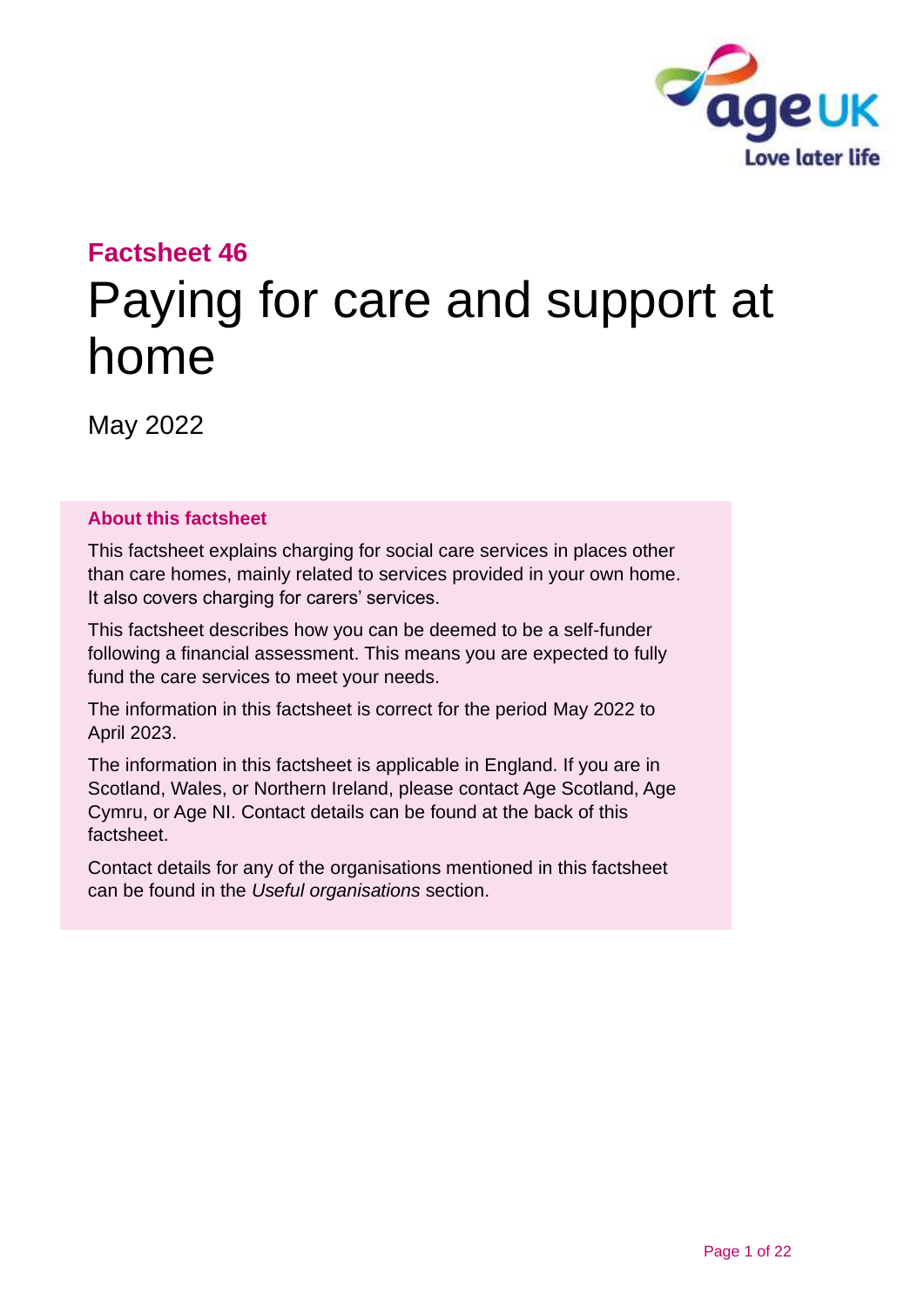# **Contents**

| 1            | <b>Recent developments</b>                        | 4              |
|--------------|---------------------------------------------------|----------------|
| $\mathbf{2}$ | Sources and terms used in this factsheet          | 4              |
| 3            | How to get and care and support                   | 4              |
| 3.1          | The range of services available                   | 5              |
| 3.2          | Assessment for care and support                   | 5              |
| 3.3          | Eligibility criteria for care and support         | 6              |
| 3.4          | Self-funders' 'right to request' having needs met | 6              |
| 4            | <b>Local authority charging rules</b>             | $\overline{7}$ |
| 4.1          | Local authority charging discretion               | 7              |
| 4.2          | Only the service user should be charged           | 8              |
| 4.3          | Written record of charging decisions              | 8              |
| 4.4          | Income protection principle                       | 8              |
| 4.5          | Social security benefits                          | 9              |
| 4.6          | Disability-related expenditure                    | 10             |
| 4.7          | Disregarded income                                | 11             |
| 4.8          | Capital and maximum charges                       | 12             |
| 4.9          | Disregarded capital                               | 12             |
| 5            | Deliberate deprivation of assets                  | 13             |
| 6            | Your personal budget                              | 13             |
| 6.1          | Direct payments                                   | 14             |
| 7            | Home repairs, adaptations and equipment           | 15             |
| 8            | Services that should be provided free of charge   | 16             |
| 9            | Free mental health 'after-care' services          | 17             |
| 10           | <b>Charging for carers' services</b>              | 17             |
| 11           | <b>Charges for respite care</b>                   | 18             |
| 12           | <b>Housing related support</b>                    | 18             |
| 13           | Information, advice and advocacy duty             | 18             |
| 14           | <b>Complaints</b>                                 | 19             |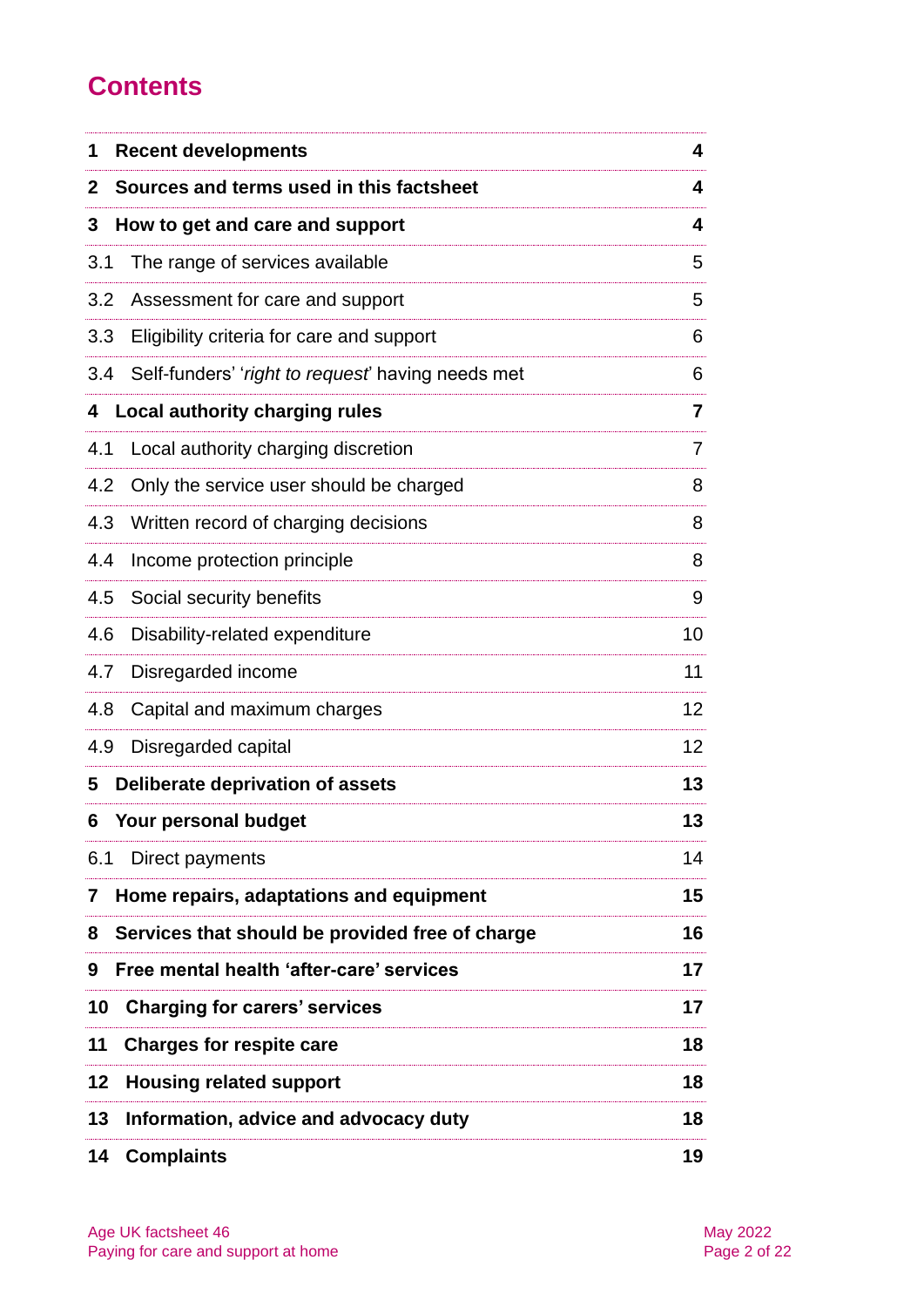|                      | 14.1 Safeguarding from abuse and neglect |  |
|----------------------|------------------------------------------|--|
| Useful organisations |                                          |  |
| Age UK               |                                          |  |
| Support our work     |                                          |  |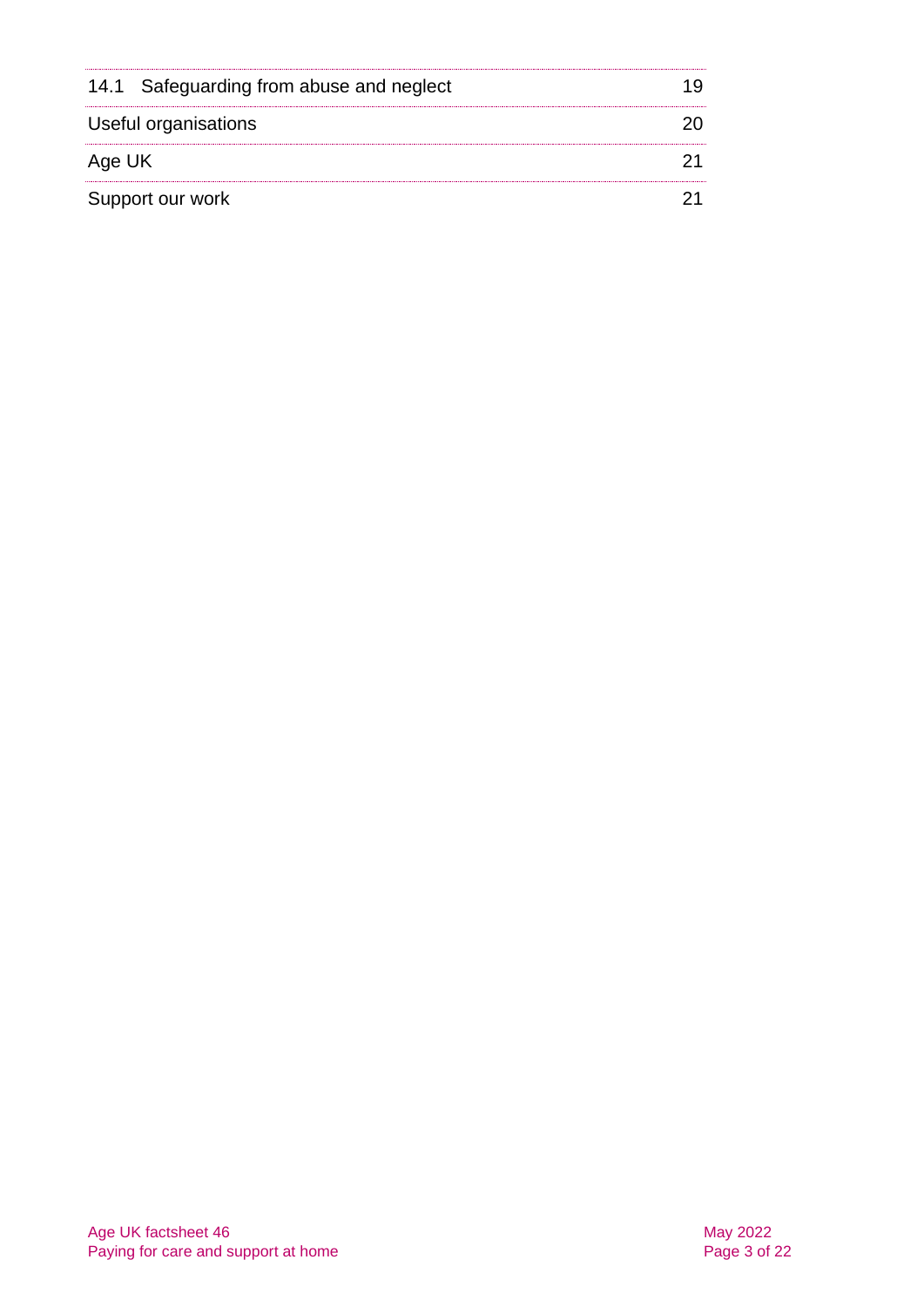# <span id="page-3-0"></span>**1 Recent developments**

*[Local Authority Circular \(DHSC\) \(2022\) 1](https://www.gov.uk/government/publications/social-care-charging-for-local-authorities-2022-to-2023/social-care-charging-for-care-and-support-local-authority-circular-lacdhsc20231)*, published in February 2022, increased the income thresholds in the financial assessment in line with inflation. The capital limits remain the same as the previous financial year.

# <span id="page-3-1"></span>**2 Sources and terms used in this factsheet**

#### **Care Act 2014, charging regulations and statutory guidance**

This factsheet is based on the *[Care Act 2014](http://www.legislation.gov.uk/ukpga/2014/23/contents)* ('*the Act*'), introduced in April 2015. Relevant regulations are the *[Care and Support \(Charging](http://www.legislation.gov.uk/uksi/2014/2672/contents/made)  [and Assessment of Resources\) Regulations 2014](http://www.legislation.gov.uk/uksi/2014/2672/contents/made)* (*'the charging regulations*'). Another reference source is the *[Care and Support Statutory](https://www.gov.uk/government/publications/care-act-statutory-guidance/care-and-support-statutory-guidance)  [Guidance](https://www.gov.uk/government/publications/care-act-statutory-guidance/care-and-support-statutory-guidance)* (*'the guidance*').

These set out in detail how a local authority must administer adult social care. Section 8 of the guidance deals with '*Charging and financial assessmen*t' and there are also annexes covering:

- Annex B: Treatment of capital
- Annex C: Treatment of income
- Annex E: Deprivation of assets

#### **Local authority**

In this factsheet, *'local authorit*y' refers to the adult social services department of the local authority or council. It is used to describe similar departments within: a county council, a district council for an area in which there is no county council, a London borough council, or the Common Council of the City of London.

### <span id="page-3-2"></span>**3 How to get and care and support**

If you have difficulty managing at home, you can ask the local authority for a needs assessment. Another person such as your carer, GP, or district nurse can make a referral on your behalf with your permission. Carers can ask for a separate assessment of their support needs.

If you are in hospital, the professionals working on your ward may need to arrange social care services with you prior to discharge to ensure you are safe and properly supported at home or to meet your rehabilitation needs. Staff should involve you as much as you want in the planning of your care and support.

In this factsheet, we focus on services you can receive outside of a care home, but residential care may be another option to meet your needs.

See factsheet 29, *[Finding, choosing and funding a care home,](https://www.ageuk.org.uk/globalassets/age-uk/documents/factsheets/fs29_finding_choosing_and_funding_a_care_home_fcs.pdf)* for more information about your choices here.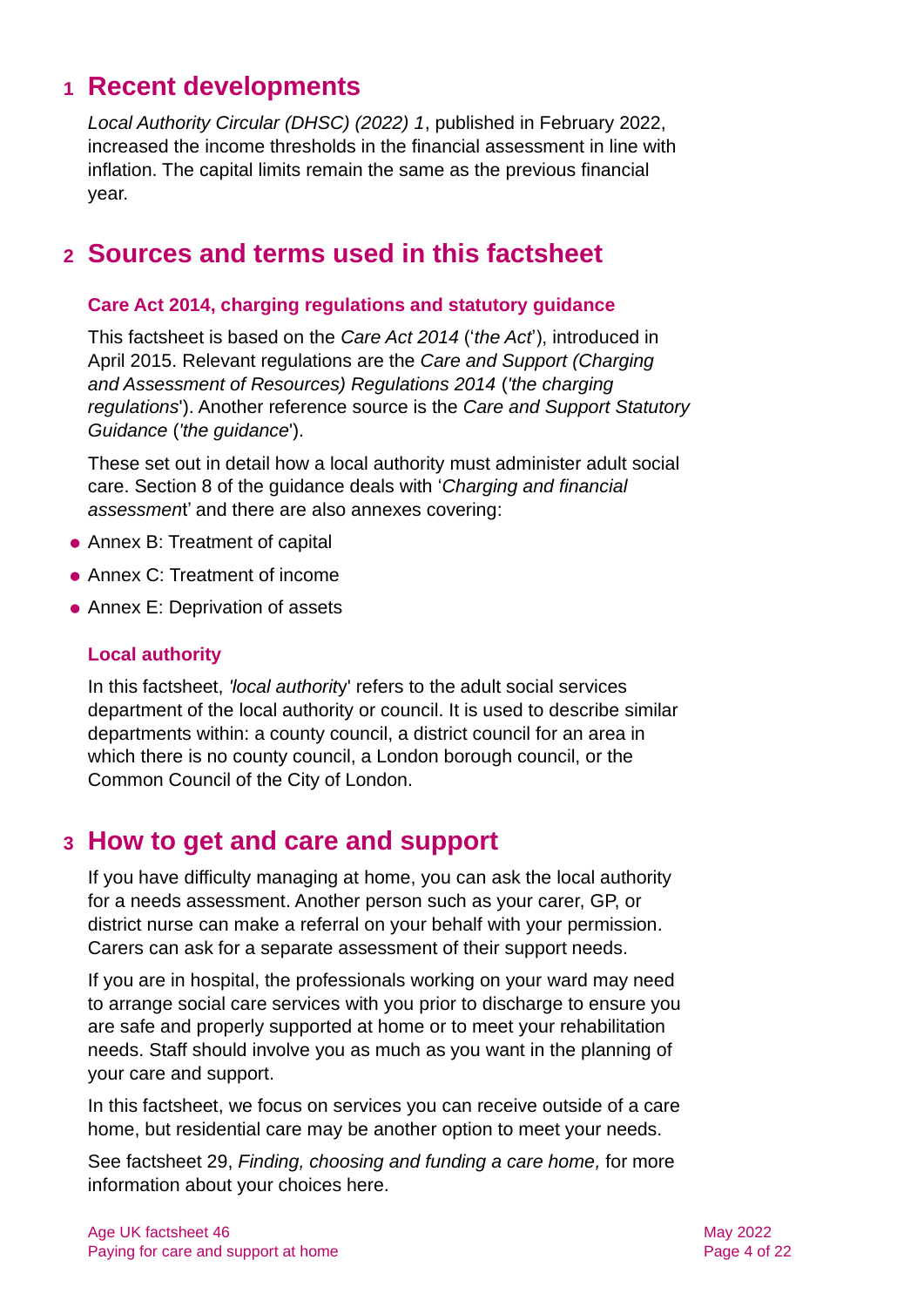### **3.1 The range of services available**

There are a wide range of social care services that can be provided to help you stay in your own home and assist your carer. These include:

- ⚫ domiciliary or home care and personal assistants
- ⚫ meals delivered to your home
- ⚫ day-centre attendance and respite care
- ⚫ live-in care services
- rehabilitation services
- ⚫ counselling
- direct payment support
- information, brokerage, and advice services
- specialist disability equipment
- adaptations to your home
- ⚫ community alarms and other types of assistive technology.

Other non-residential care services include the provision of specially designed or adapted sheltered accommodation, known as supported living, warden controlled, or extra-care accommodation. Shared lives accommodation is where you move in with, or regularly visit, a carer in a long-term arrangement. Other housing options may be available, for example, designed to wheelchair access standards.

A local authority has a broad discretion about how to meet your needs and how to support you and your carer if you have one. The local authority may directly provide services, or they may commission their provision externally, for example, via a care home agency.

For more information, see information guide 17, *[Adapting your home,](https://www.ageuk.org.uk/globalassets/age-uk/documents/information-guides/ageukig17_adapting_your_home_inf.pdf)* factsheet 6, *[Finding help at home,](https://www.ageuk.org.uk/globalassets/age-uk/documents/factsheets/fs6_finding_help_at_home_fcs.pdf)* factsheet 42, *[Disability equipment and](https://www.ageuk.org.uk/globalassets/age-uk/documents/factsheets/fs42_disability_equipment_and_home_adaptations_fcs.pdf)  [home adaptions](https://www.ageuk.org.uk/globalassets/age-uk/documents/factsheets/fs42_disability_equipment_and_home_adaptations_fcs.pdf)* and factsheet 64, *[Specialist housing for older people.](https://www.ageuk.org.uk/globalassets/age-uk/documents/factsheets/fs64_specialist_housing_for_older_people_fcs.pdf)* 

### **3.2 Assessment for care and support**

The first step in getting help is to ask the local authority to carry out a needs assessment. This is how they find out what sort of help and support you need and if you meet the required eligibility criteria. Your carer can request a separate assessment of their support needs.

The local authority must carry out an assessment if it appears that you may have needs for care and support. This duty applies regardless of your level of need, or the amount of money you have.

Someone from the local authority, such as a social worker, usually visits to discuss your needs and decide with you what actions should be taken. The assessment must be suitable for your particular requirements. It must include any needs already met, for example by a family carer.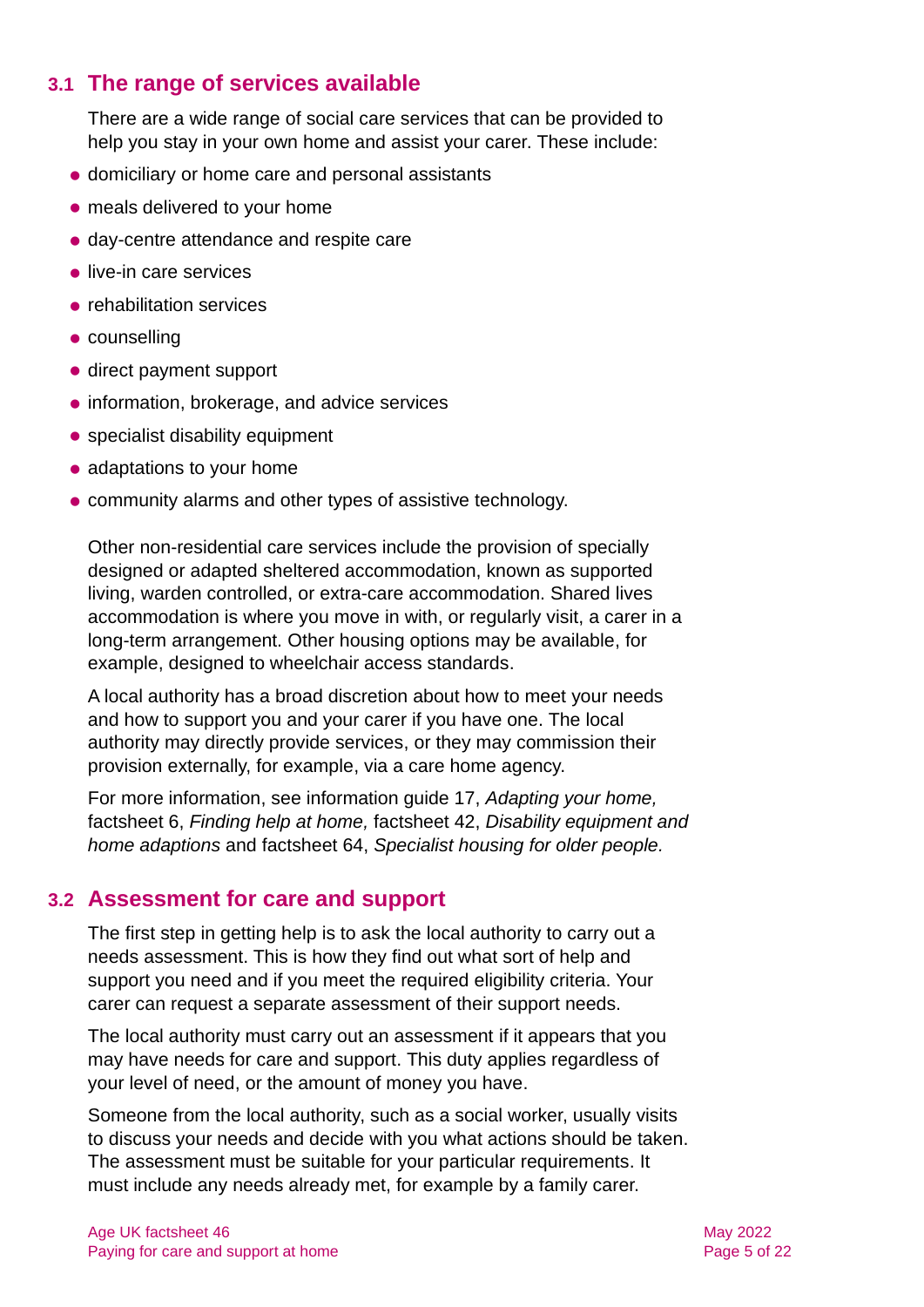You can have as much involvement in this process as you want and can self-assess in some circumstances. Your needs should be recorded and you have a right to a copy of the assessment once completed.

If the local authority arranges your care, they must prepare a care and support plan, involving you as much as you wish, setting out how your needs will be met. You must be provided with a copy of the plan. If you have a carer, they may be entitled to a support plan after a carer's assessment.

A care and support plan must describe:

- outcomes you wish or need to achieve
- ⚫ what your assessed eligible needs are
- ⚫ which eligible needs the local authority will meet and how they will meet them
- ⚫ information and advice on preventing, reducing, or delaying future needs
- ⚫ your personal budget figure, and
- ⚫ details of any direct payments that are agreed.

A personal budget is the overall amount the local authority calculates it will cost to meet your eligible needs. It tells you how much you must pay towards this following a financial assessment and the remaining amount paid by the local authority (see [section 6\)](#page-12-1).

### **3.3 Eligibility criteria for care and support**

To be eligible for help from the local authority, you must be assessed as unable to achieve, or have difficulty with, certain things (*'outcomes'*) in your daily life, and this has a significant impact on your wellbeing.

If you are assessed as having eligible needs, the local authority has a legal duty to ensure they are met. It can charge you for most services intended to meet this duty. This is different to NHS services, which are largely free at the point of delivery. For more information about the needs assessment, see factsheet 41, *[How to get care and support.](https://www.ageuk.org.uk/globalassets/age-uk/documents/factsheets/fs41_how_to_get_care_and_support_fcs.pdf)*

### **3.4 Self-funders' '***right to request***' having needs met**

If you are assessed as having eligible needs but are a self-funder due to your income or capital following the financial assessment, you have a right to request the local authority to arrange your care. They must agree to your request, but they can charge you for the full cost of services and charge an arrangement fee as well.

The charging regulations requires the arrangement fee to cover only the actual costs incurred by the local authority when arranging your care. They can take account of the cost of negotiating and managing your contract with a service provider and any administration costs incurred.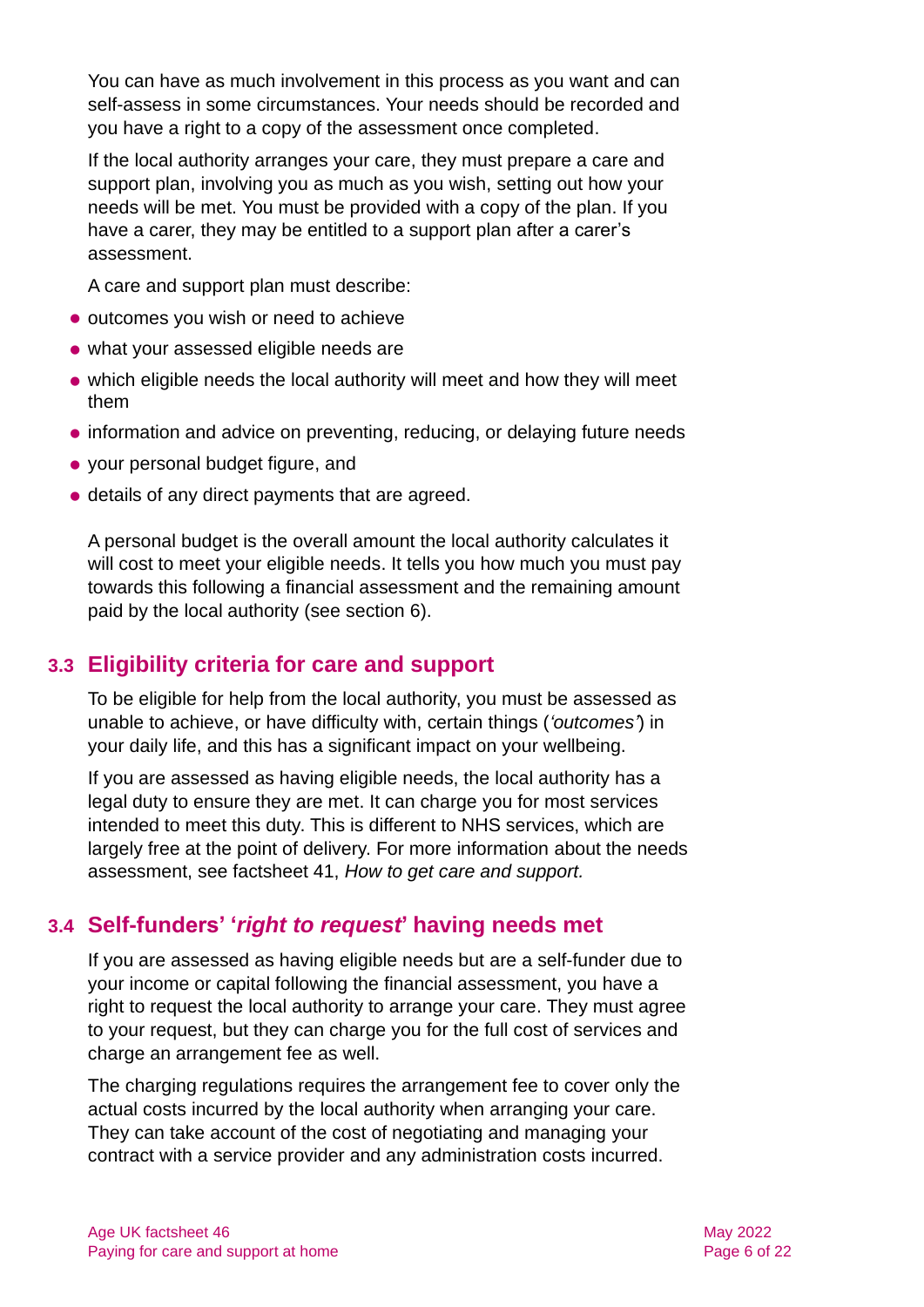The guidance advises creating written agreements to avoid disputes about future funding liabilities.

If you are responsible for paying for your own care but do not have mental capacity to arrange it for yourself, and have no one to do this for you, the local authority has a duty to arrange your care. In these circumstances, the local authority cannot charge an arrangement fee.

# <span id="page-6-0"></span>**4 Local authority charging rules**

The local authority can choose to charge for nearly all services it provides to you at home. There may be a blanket charge for a low-cost service and some services must be provided free of charge. This section is not relevant if you are a self-funder.

#### **Note**

The guidance says local authorities can choose whether or not to charge and *'the overarching principle is that people should only be required to pay what they can afford.'* Application of charging polices must reflect these principles in each case.

The local authority must carry out a financial assessment if it chooses to charge you for the cost of services to meet your needs. The purpose of the financial assessment is to work out how much, if any, you must pay towards the cost of services. Income including benefits and pensions are taken into account. Your home is disregarded if you still live there. Other capital such as savings can be taken into account.

The financial assessment should follow your needs assessment promptly and be based on what was agreed in your care and support plan, or support plan if a carer. You should be given a personal budget figure in writing, setting out how much it costs to meet your needs.

Initially, this may be an estimated or indicative amount, until it is confirmed to be sufficient to meet your needs. It shows how much you must contribute. You should be given information and advice to help you decide what care or support you receive and your funding options.

### **4.1 Local authority charging discretion**

A local authority has discretion whether to charge for services, (except if they are free, see [section 8\)](#page-15-0). The general approach must be set out in its charging policies and it must be able to explain each individual decision.

#### **'***Light-touch***' financial assessment**

'*Light-touch*' financial assessments are allowed in certain circumstances.

For example, you have significant financial resources but require support; or a small service is supplied for a nominal fee.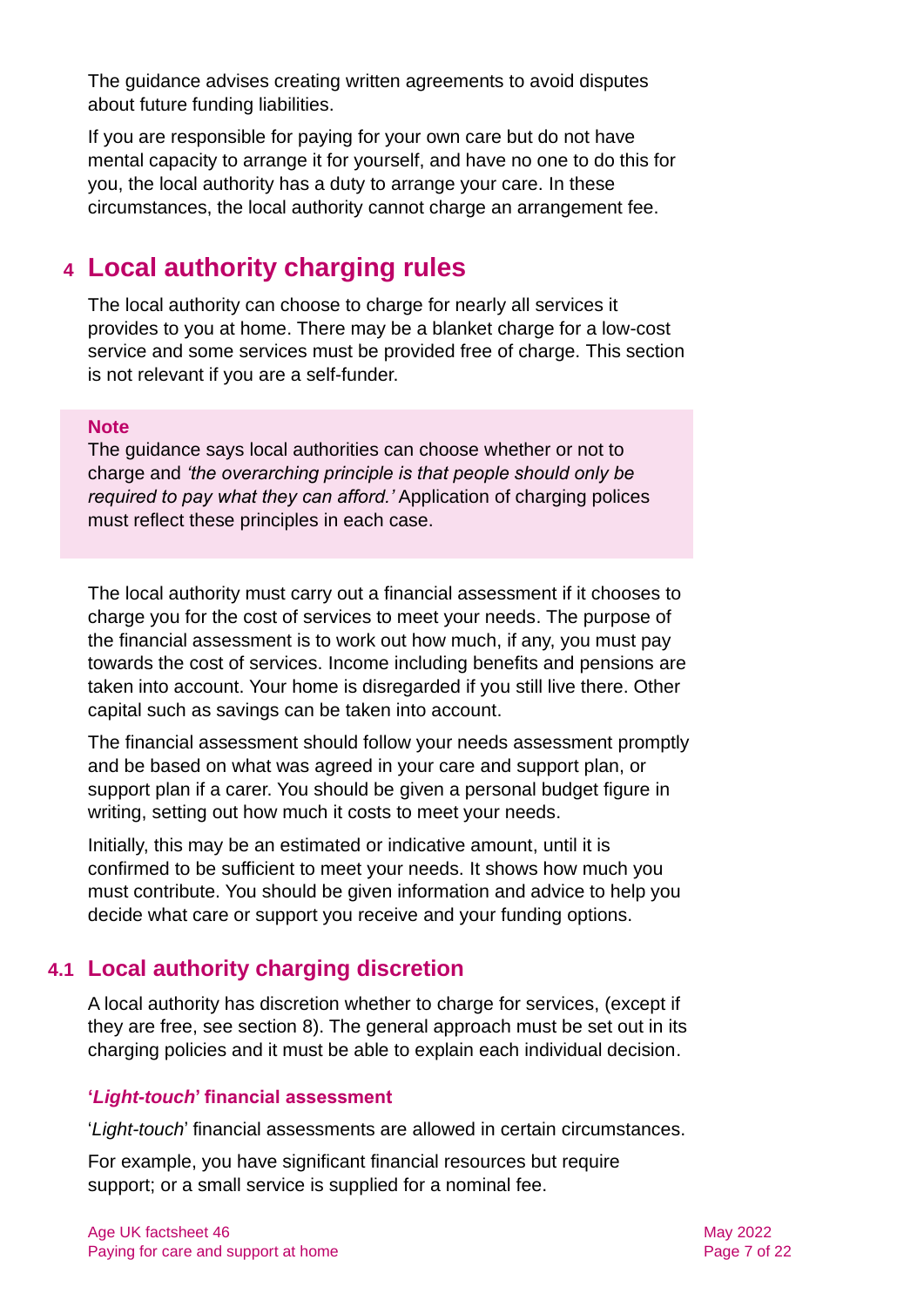### **4.2 Only the service user should be charged**

The local authority cannot include income and capital belonging to your partner in the financial assessment. The guidance states the local authority '*has no power to assess couples or civil partners according to their joint resources. Each person must therefore be treated individually'*.

If you have jointly held savings, the total value is divided equally between joint owners, except if there is evidence one of you owns an unequal share. Once you are in sole possession of your actual share, you are treated as owning the actual amount.

Your carer cannot be charged for care and support provided to you, only for support services they directly receive. For example, if you have a respite care home placement, you are charged, even though it may benefit your carer. Responsibility for payment should be clearly explained and agreed at the outset.

### **4.3 Written record of charging decisions**

You should be provided with a written record of the charging decision by the local authority. This must explain how the financial assessment has been carried out, what the charge is, and how often it will be made.

The local authority must ensure this is provided in a manner that you can easily understand.

### **4.4 Income protection principle**

After paying your contribution to care services provided to you, your weekly income should not reduce below a minimum income level, called the '*Minimum Income Guarantee'* (MIG).

The MIG amounts for 2022/23 are as follows:

If you are **single** and have reached State Pension age, the MIG is £194.70 a week.

If you are a **member of a couple** and one or both of you has reached State Pension age, your individual MIG is £148.65 a week. If you both receive care and support services from the local authority and one or both of you are over State Pension age, you should each have a MIG of £148.65 a week.

If you or your partner receive Carer's Allowance, an extra £44.55 a week is included in your MIG.

If you are single and over State Pension age and **receive disability benefits**, such as Attendance Allowance, Disability Living Allowance care component (high or middle rate) or Personal Independence Payment daily living component, you can ask that a disability addition of £41.55 a week to be added to your MIG. However, the local authority may not agree with this interpretation of the charging regulations if you are over State Pension age.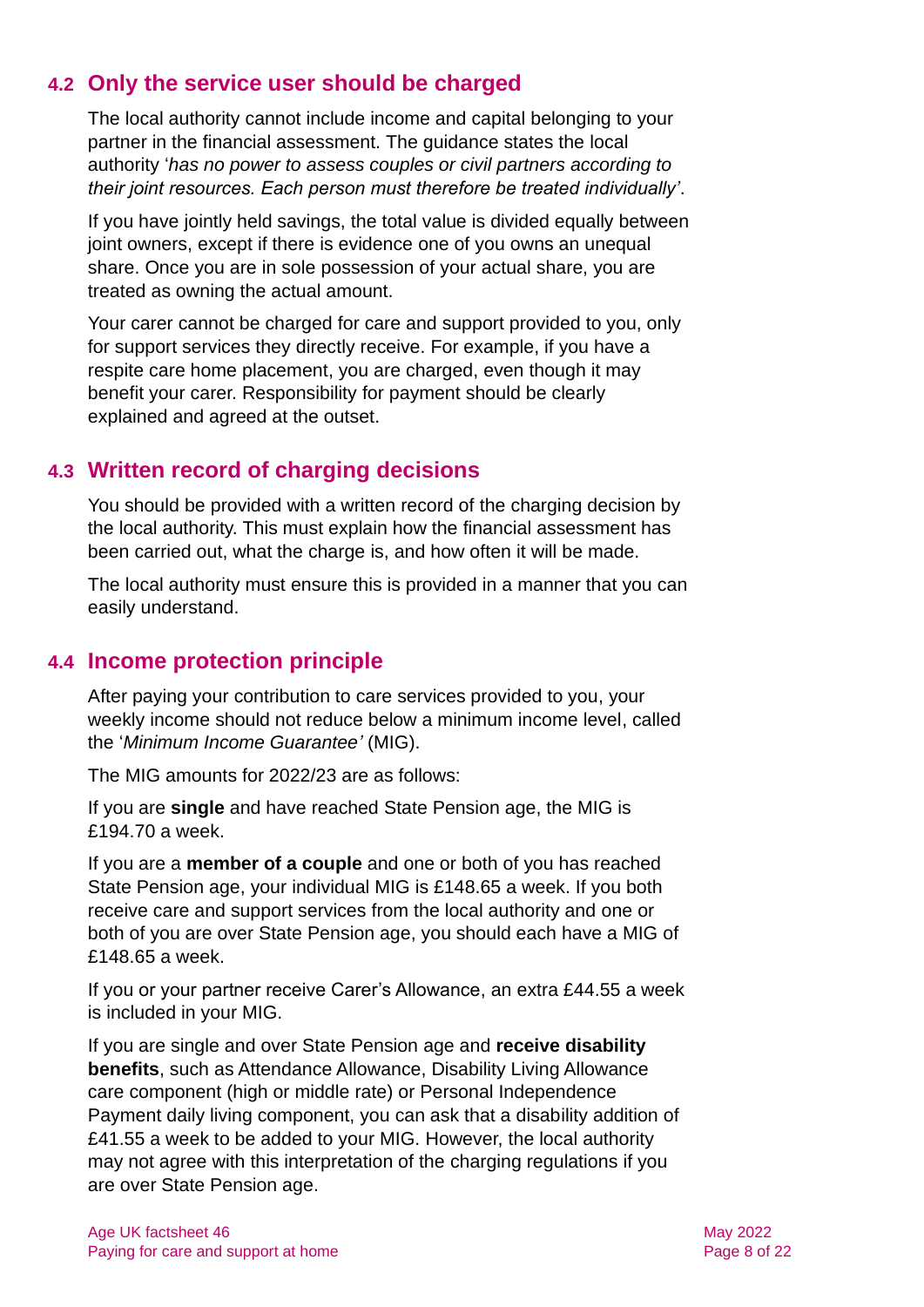#### **Discretion to increase the MIG**

The local authority must consider how to protect your weekly income via the MIG. The guidance states the purpose of the MIG is to promote independence and social inclusion and ensure you *'have sufficient funds to meet basic needs such as purchasing food, utility costs or insurance'.*

The local authority has discretion to set a higher MIG figure than the legal minimums specified above. The guidance states *'the government considers that it is inconsistent with promoting independent living to assume, without further consideration, that all of a person's income above the…MIG is available to be taken in charges'*.

This means the local authority should consider your individual circumstances when deciding if it is appropriate to charge you in line with the minimum MIG amount. If you feel the amount you are charged affects your ability to live independently, ask the authority to increase the MIG figure applied in your case. If they refuse, you can challenge the decision through the complaints procedure, see [section 14.](#page-18-0)

#### **Disregard of housing costs and disability expenses**

The MIG should only be applied to income you have available after housing costs have been deducted. Under the charging regulations, housing costs mean *'mortgage repayments, payments by way of rent or ground rent, council tax'* and certain service charges.

Housing costs and Council Tax should be assessed less Housing Benefit or Council Tax Reduction. It should be net of Income Tax. Your available income should also take into account disability related expenditure, see [section 4.6](#page-9-0) for more information.

#### **4.5 Social security benefits**

You may be able to claim social security benefits to help meet costs of care and support needs, on top of local authority funding. Some benefits can be taken fully into account in the financial assessment, whereas others are partly or fully disregarded. The local authority make their calculations on the basis that all benefits income such as Pension Credit is being claimed, so it is important to ensure you have applied for all possible benefits.

These include:

- Attendance Allowance
- ⚫ Disability Living Allowance/Personal Independence Payment
- Carer's Allowance
- Pension Credit
- ⚫ Housing Benefit.
- Council Tax Reduction (CTR) and Council Tax discounts and exemptions. See factsheet 21, *[Council tax](https://www.ageuk.org.uk/globalassets/age-uk/documents/factsheets/fs21_council_tax_fcs.pdf)*.

Age UK factsheet 46 May 2022 Age UK factsheet 46 Paying for care and support at home **Page 9 of 22** Page 9 of 22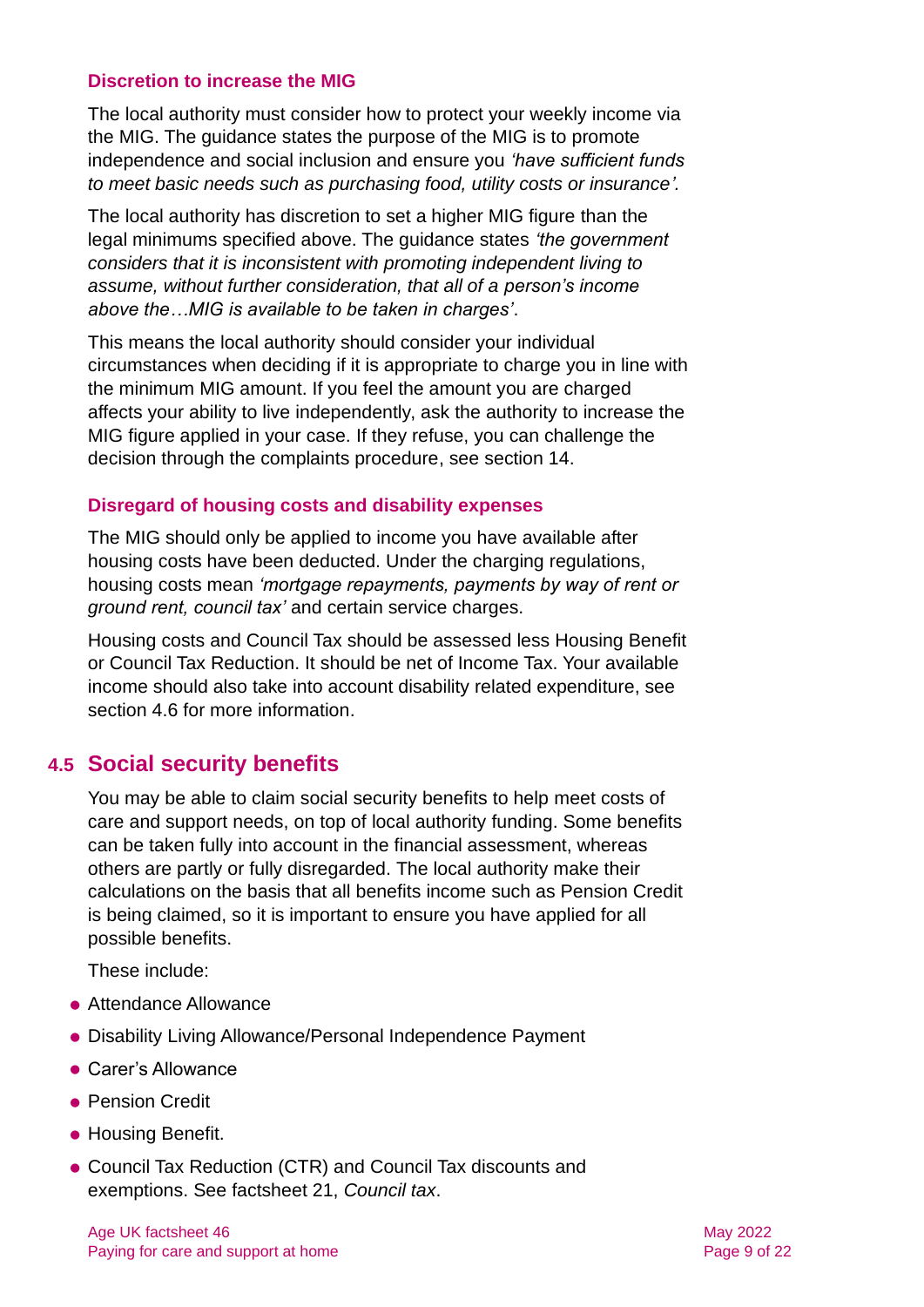### <span id="page-9-0"></span>**4.6 Disability-related expenditure**

If the local authority takes a disability benefit into account in the financial assessment, they must allow you to keep enough money to meet any disability-related needs they are not meeting. This is called '*disabilityrelated expenditure*' (DRE) and is usually calculated on a weekly basis.

DRE applies to the following benefits:

- ⚫ Attendance Allowance (AA)
- ⚫ Disability Living Allowance (DLA) care component
- ⚫ Personal Independence Payment (PIP) daily living component.

#### **Examples of DRE**

DRE can include the following but not only:

- extra washing or special washing powder/conditioner for delicate skin
- ⚫ community alarms (pendant or wrist)
- special diet
- ⚫ special clothing or footwear (or extra wear and tear)
- ⚫ additional bedding
- ⚫ extra heating costs
- ⚫ gardening
- ⚫ household maintenance (if you would normally have done it yourself)
- any cleaning (if not part of your care plan)
- internet access
- ⚫ any day or night care which is not being arranged by the local authority
- ⚫ buying and maintaining disability-related equipment
- ⚫ any transport costs (both for essential visits to the doctor or hospital, but also to keep up social contacts).

Other costs may also be accepted. In line with the guidance, the local authority should take a flexible approach and always consider individual circumstances. For example, an authority should not adopt a blanket policy of refusing to acknowledge payments made to close relatives, as there may be exceptional reasons for a particular arrangement.

Assessment of disability-related costs can be carried out in your own home with a personal interview. The local authority information and advice service should cover the eligibility criteria for benefits and how to apply.

See [section 13](#page-17-2) on the information and advice duty. If you prefer independent benefits advice, you should be offered this choice.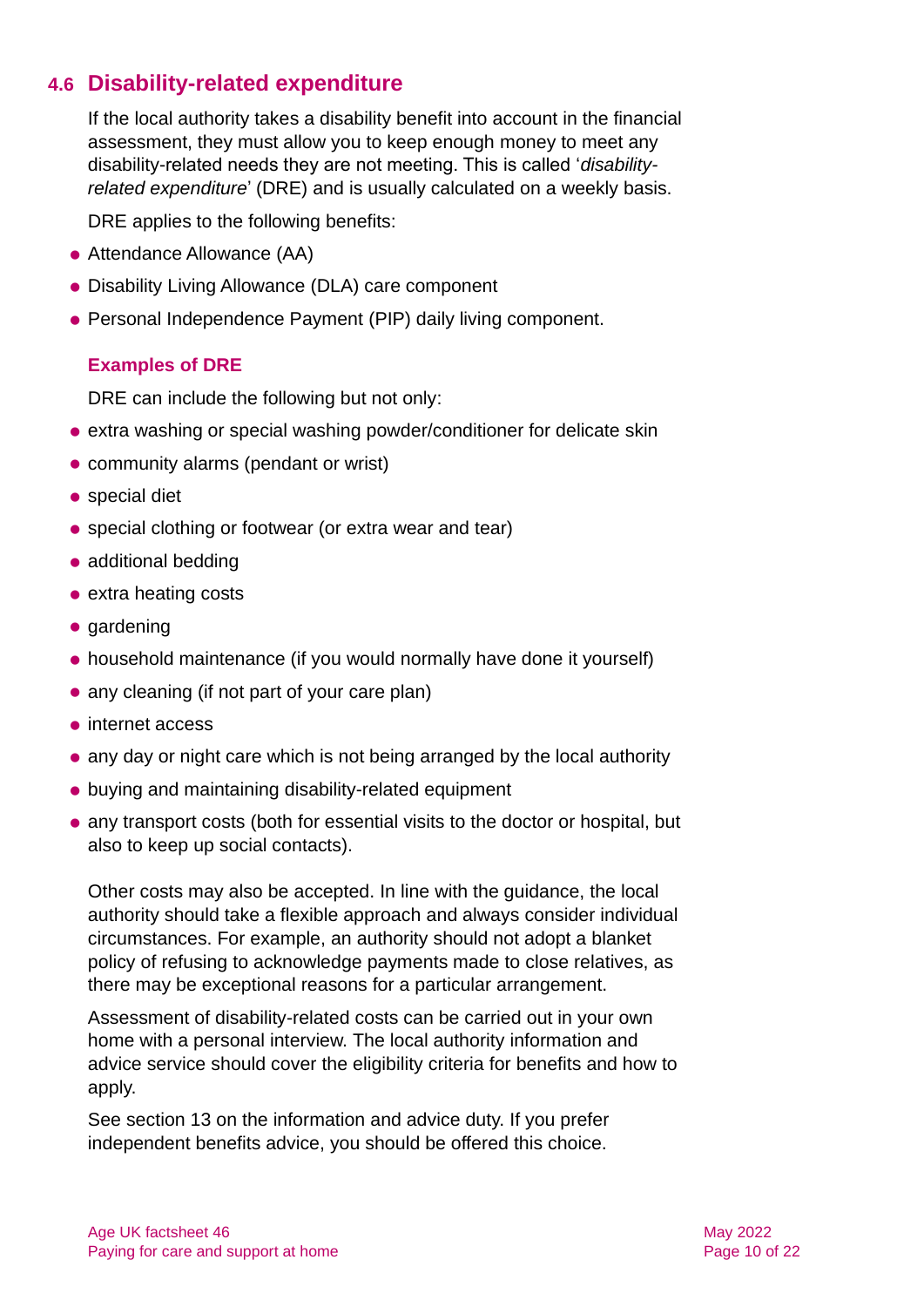#### **Ensuring all DRE is included: useful tips**

Some local authorities set standard amounts for DRE. If your actual expenditure significantly differs from these amounts, ask to be reassessed. The local authority should take your individual circumstances into account and consider all reasonable expenditure.

When being assessed, consider everything you must buy or pay for because of your disability. Be clear and specific as you can about what you need to spend from your disability benefit to ensure your needs are met. It may help to draw up a list of your expenditure ahead of your financial assessment, or to keep a diary to ensure everything is included. Try to keep receipts and bills to help you work out how much you spend on your disability-related needs.

It may be more difficult to prove you have extra costs if you do not actually incur the expenses. For example, you may not put the heating on for fear of large bills, or do not follow a special diet due to cost. Local authorities should work out an amount considered to be normal expenditure for your area and type of housing to assist their response, or what you would spend if not avoiding it due to fear of high costs.

You can ask for the cost of one-off items, for example a stair lift, to be included as DRE. The local authority may work out one-off expenditure by spreading the cost over the period the item is expected to last. For example, if the item costs £1,000 and is expected to last ten years, your weekly expenditure may be worked out as £1.92. If the local authority takes this approach, it must take into account your individual circumstances and fairly reflect the cost you have incurred.

If you feel that the authority has not accurately reflected your individual DRE, raise a formal complaint to challenge this. See [section 14.](#page-18-0)

#### **4.7 Disregarded income**

Some income is fully disregarded in your financial assessment and others can be partially disregarded. Disregarded income includes:

- ⚫ DLA and PIP mobility components (not care or daily living components)
- Pension Credit Savings Credit
- ⚫ earnings
- income in kind, which is income other than money
- Social Fund payments (including Winter Fuel Payments)
- war widow's and widower's special payments
- ⚫ regular charitable and voluntary payments (e.g. by a relative)
- ⚫ Child Tax Credit, Child Benefit, or Guardian's Allowance
- ⚫ personal injury trust payments
- ⚫ War Pension Scheme payments except Constant Attendance Allowance.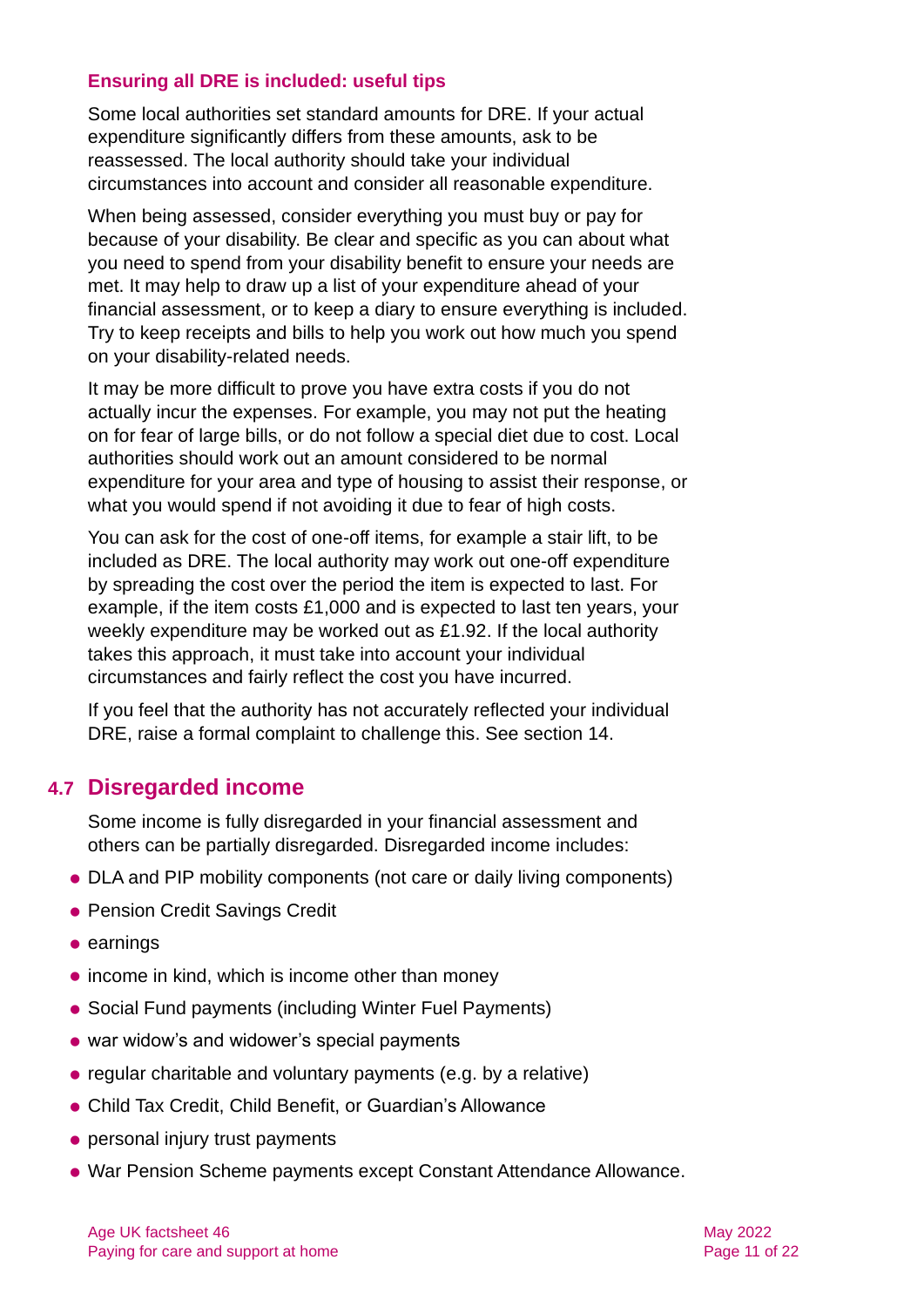### **4.8 Capital and maximum charges**

Capital is usually savings, but it can include other assets such as land.

#### **Upper capital limit**

The upper capital limit is £23,250. If you have more than this, you may be asked to pay the full cost of charges for your care services. A local authority can relax this rule if it wishes.

#### **'***Tariff***' income calculation**

Capital between £14,250 and £23,250 is assessed as producing an assumed or '*tariff*' income. For every £250, or part of £250, between £14,250 and £23,250, you are assessed as if you have an extra £1 a week in income. For example, if you have capital of £14,400, the local authority treats you as having a tariff income of £1 a week.

#### **Local authority charging discretion**

Capital earmarked for specific items or purpose at the time of the financial assessment can be disregarded if you ask for this. The local authority may agree to a request if it is reasonable. This overlaps with deliberate deprivation of assets in [section 5.](#page-12-0)

### **4.9 Disregarded capital**

The value of a property you live in as your main or only home is disregarded. Personal possessions are disregarded as long as they were not bought with the intention of avoiding future social care charges.

#### **Other disregarded capital**

Capital that is disregarded indefinitely includes the surrender value of life insurance policies or annuities; the value of funds held in trust or administered by a court, or that can only be disposed of by a court order or direction, which derive from a payment for personal injury, including compensation for vaccine damage and criminal injuries.

Certain types of investment bond with a life assurance element are disregarded. If you hold an investment bond but are unsure if it has a life assurance element, ask the company that issued the bond or your financial adviser. Age UK cannot advise on particular financial products.

The treatment of money held in trust depends on what rights you have to demand trust money be paid to you. The rules about trusts are complicated so seek advice from the trust provider if affected.

Compensation payments made: to Far East Prisoners of War on or after 1 February 2001; to people who caught hepatitis C as a result of contaminated blood products; from government trusts for variant Creutzfeldt-Jakob disease (CJD), including payments from the trust to a partner at the time of the death of the person; are all disregarded.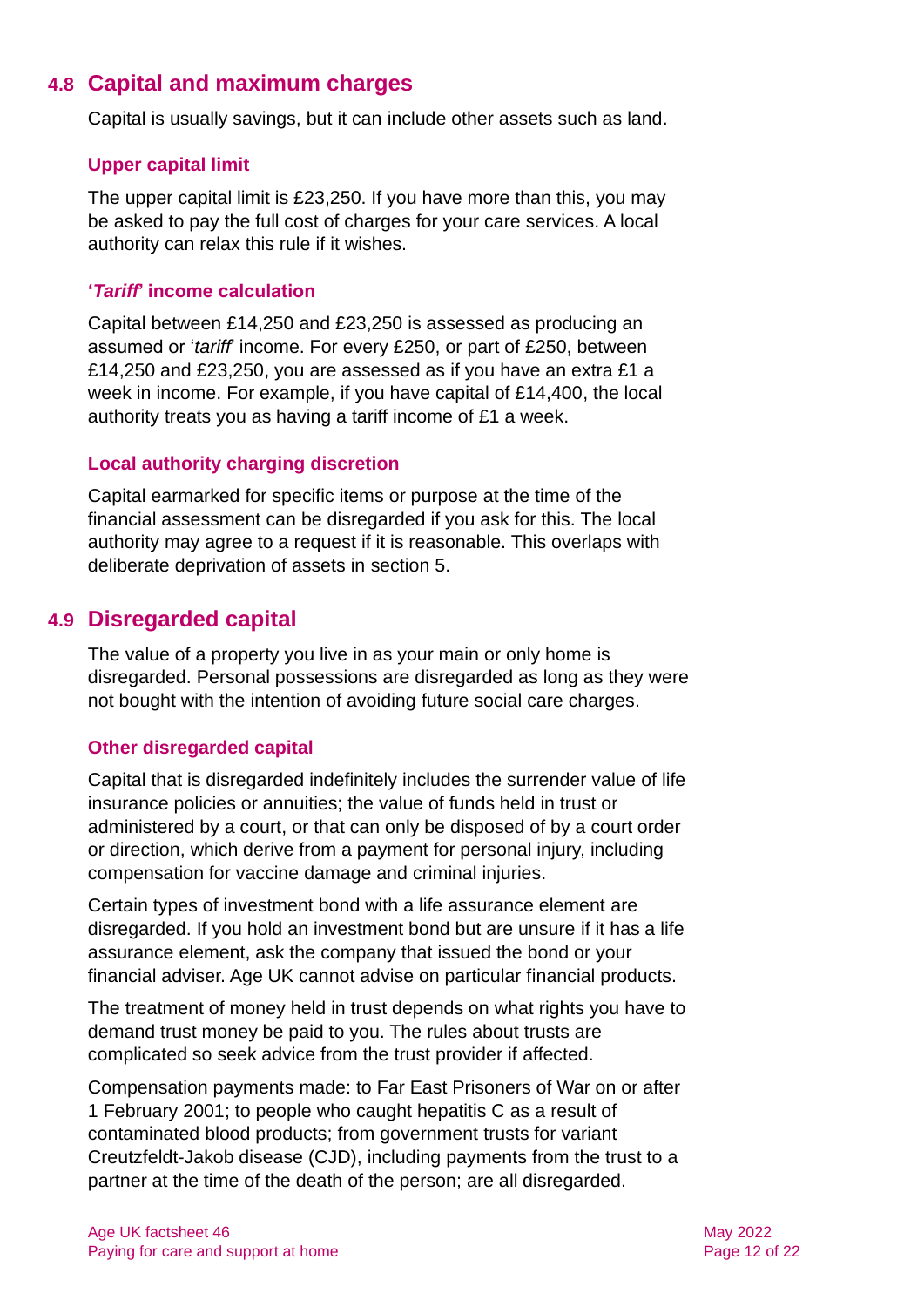# <span id="page-12-0"></span>**5 Deliberate deprivation of assets**

Local authorities have discretion to decide whether eligible capital or income have been deliberately placed beyond their reach or disposed of to avoid, or reduce, how much you are charged for services. It is basically a test of foreseeability and intention.

If deliberate deprivation is found, you can be treated as still possessing the assets you have disposed of as *'notional'* capital or income in the financial assessment. The guidance states there may be valid reasons why you no longer have an asset and a local authority should ensure it fully explores this before reaching its conclusions.

Annex E of the guidance outlines three key factors a local authority should take account of when making a decision about whether deliberate deprivation has occurred:

- ⚫ whether avoiding care and support charges was a significant motivation
- timing of the disposal. When the asset was disposed of, could you have a reasonable expectation of the need for care and support?
- ⚫ did you have a reasonable expectation of needing to contribute to the cost of your eligible needs?

If you transfer an asset to a third party to avoid charges, the third party can become liable to pay the local authority the difference between what it would have charged, and did charge, you for care.

However, the third party is not liable to pay anything exceeding the benefit they received from the transfer. If you transfer funds to more than one third party, each is liable to pay the local authority the difference, in proportion to the amount they received.

The local authority can use the County Court process to recover debts, but this should only be after all other avenues have been exhausted. If pursuing the recovery of charges from a third party, a local authority must have regard to Annex D on debt recovery.

If you disagree with a deprivation decision, you can challenge this through the complaints procedure. See [section 14](#page-18-0) for more information on complaints.

# <span id="page-12-1"></span>**6 Your personal budget**

Your personal budget is the total amount the local authority calculates it will cost to meet your eligible needs i.e. needs it has a legal duty to meet. As part of your care planning process, you should be given an estimated personal budget figure, to give you an idea of what your care may cost.

The final figure must be sufficient to meet your eligible needs. A financial assessment is carried out to find out how much you must pay towards the personal budget figure and the remaining amount the local authority must pay.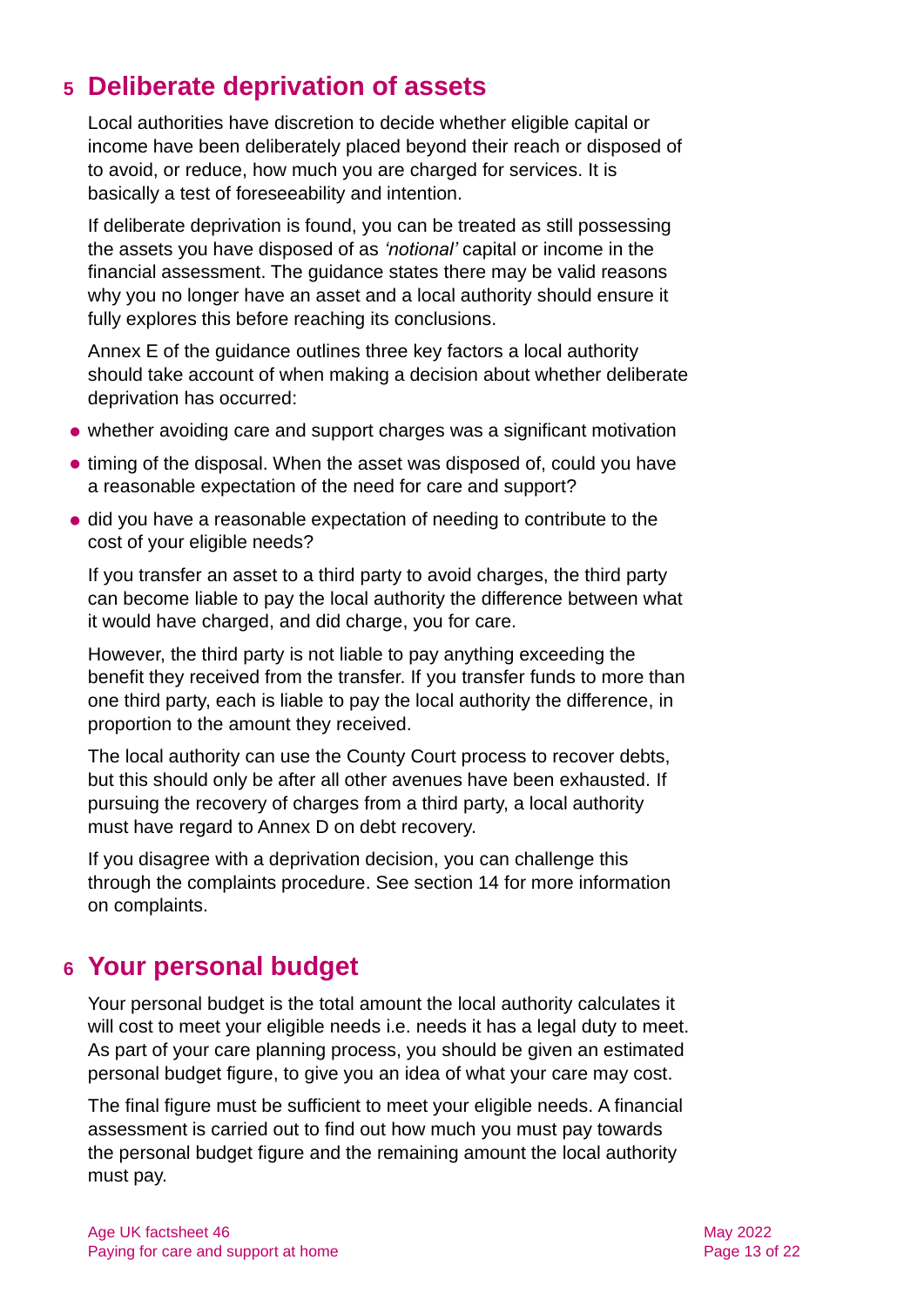You can choose to have your personal budget as:

- a direct payment (money given directly to you), if appropriate
- a budget managed by the local authority
- ⚫ an individual service fund where the funds are managed by a third party such as your service provider, or
- a combination of these

The most common way that older people receive social care is where the local authority arranges both the service and manages your funding.

You must be given advice and support so you can make an informed choice as to how to arrange your funding. You must not be put under any pressure to accept direct payments if you do not want them. What matters is what works for you to achieve the best possible outcomes.

#### **6.1 Direct payments**

Direct payments are an alternative to the local authority arranging services on your behalf and holding your personal budget. You are paid an amount based on your personal budget, allowing you to make your own care arrangements. You must be given this option if you satisfy certain requirements. It can be empowering if it is right for you. You have discretion to use the money in the way that best suits you, with regard to meeting the eligible needs identified in your care and support plan.

You can choose to employ a carer/personal assistant yourself, or use a local home-care agency if you do not want the responsibility of being an employer. There may be a local support group to help manage direct payments. The local authority must provide appropriate advice and support to assist you if you need it. Carers can receive direct payments instead of directly arranged services.

#### **Note**

Skills for Care have an '*Information hub*' if you employ a personal assistant: [www.skillsforcare.org.uk/Employing-your-own-care-and](http://www.skillsforcare.org.uk/Employing-your-own-care-and-support/Information-hub.aspx)[support/Information-hub.aspx](http://www.skillsforcare.org.uk/Employing-your-own-care-and-support/Information-hub.aspx)

Direct payments cannot usually be used to pay your spouse, partner, civil partner, or a close relative living in the same household, unless the local authority agree this is necessary to meet your care needs or to provide administrative and management support to enable you to use the payment.

The local authority must monitor the arrangement to ensure money is being spent on care needed. If you want a direct payment but the local authority refuse, you can challenge the decision. For more information, see factsheet 24, *[Personal budgets and direct payments in social care](https://www.ageuk.org.uk/globalassets/age-uk/documents/factsheets/fs24_personal_budgets_and_direct_payments_in_social_care_fcs.pdf)*.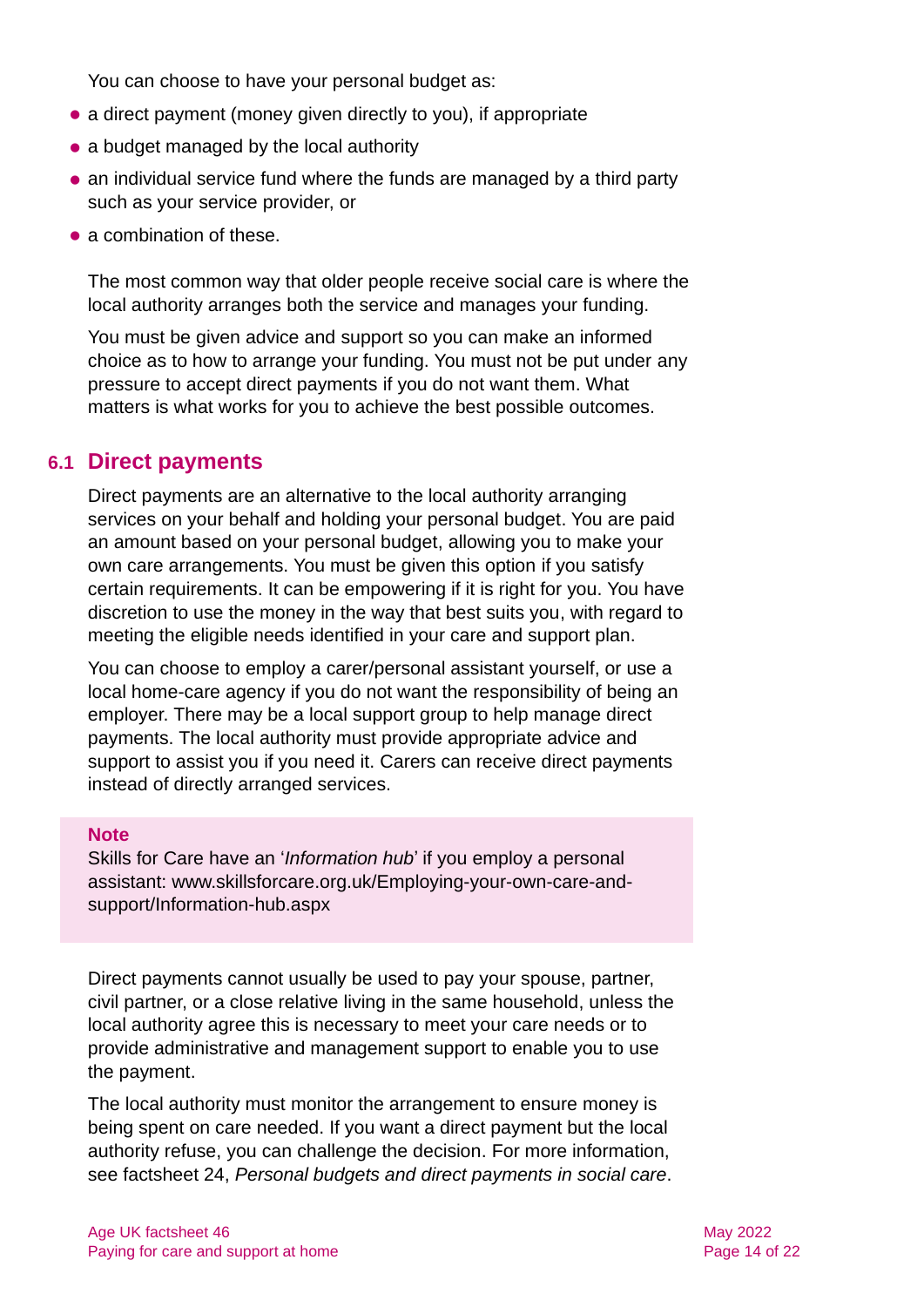#### **People who lack mental capacity**

If you lack mental capacity, direct payments can be made to an appropriate *'authorised perso*n', such as a family member or friend, who receives and manages the payments on your behalf.

# <span id="page-14-0"></span>**7 Home repairs, adaptations and equipment**

#### **Repairs and improvements**

The local authority is required to publish a policy setting out how it assists householders with repairs and improvements to their homes. The assistance is discretionary and may take the form of loans or grants.

#### **'***Minor***' adaptations**

Adaptations costing £1,000 or less must be provided free of charge by the local authority if they are as agreed as meeting eligible needs.

#### **'***Major***' adaptations - Disabled Facilities Grant**

You may be eligible for a Disabled Facilities Grant (DFG). These can fund a variety of major improvements and adaptations to make your life easier at home. The local authority has a duty to provide a DFG if you meet the qualifying criteria. Examples of '*major*' home adaptations include a level access shower, stair lift, or a through-floor lift.

An assessment is usually carried out by an occupational therapist employed by the local authority. They must work jointly with the housing department who administer the DFG funding and ensure recommended works are safe and appropriate.

You are subject to a separate financial assessment if you apply for a DFG. See factsheet 42, *[Disability equipment and home adaptations](https://www.ageuk.org.uk/globalassets/age-uk/documents/factsheets/fs42_disability_equipment_and_home_adaptations_fcs.pdf)*.

#### **Disability equipment**

Specialist disability equipment must be provided free-of-charge by the local authority if it is part of meeting your assessed eligible needs. See factsheet 42, *[Disability equipment and home adaptations](https://www.ageuk.org.uk/globalassets/age-uk/documents/factsheets/fs42_disability_equipment_and_home_adaptations_fcs.pdf)*.

#### **VAT relief for people on disability-related equipment**

If you have a disability, you do not have to pay VAT when buying specialist equipment designed solely for your use, or equipment adapted so you can use it. VAT is not charged on certain disability-related services, including some building work to adapt your home, and the hire of disability equipment such as wheelchairs.

Goods and services that you do not have to pay VAT are often referred to as '*zero-rated*' or '*eligible for VAT relief'*. The rules are quite complex and not everything supplied is zero-rated for VAT. For more information see: [www.gov.uk/financial-help-disabled/vat-relief](http://www.gov.uk/financial-help-disabled/vat-relief)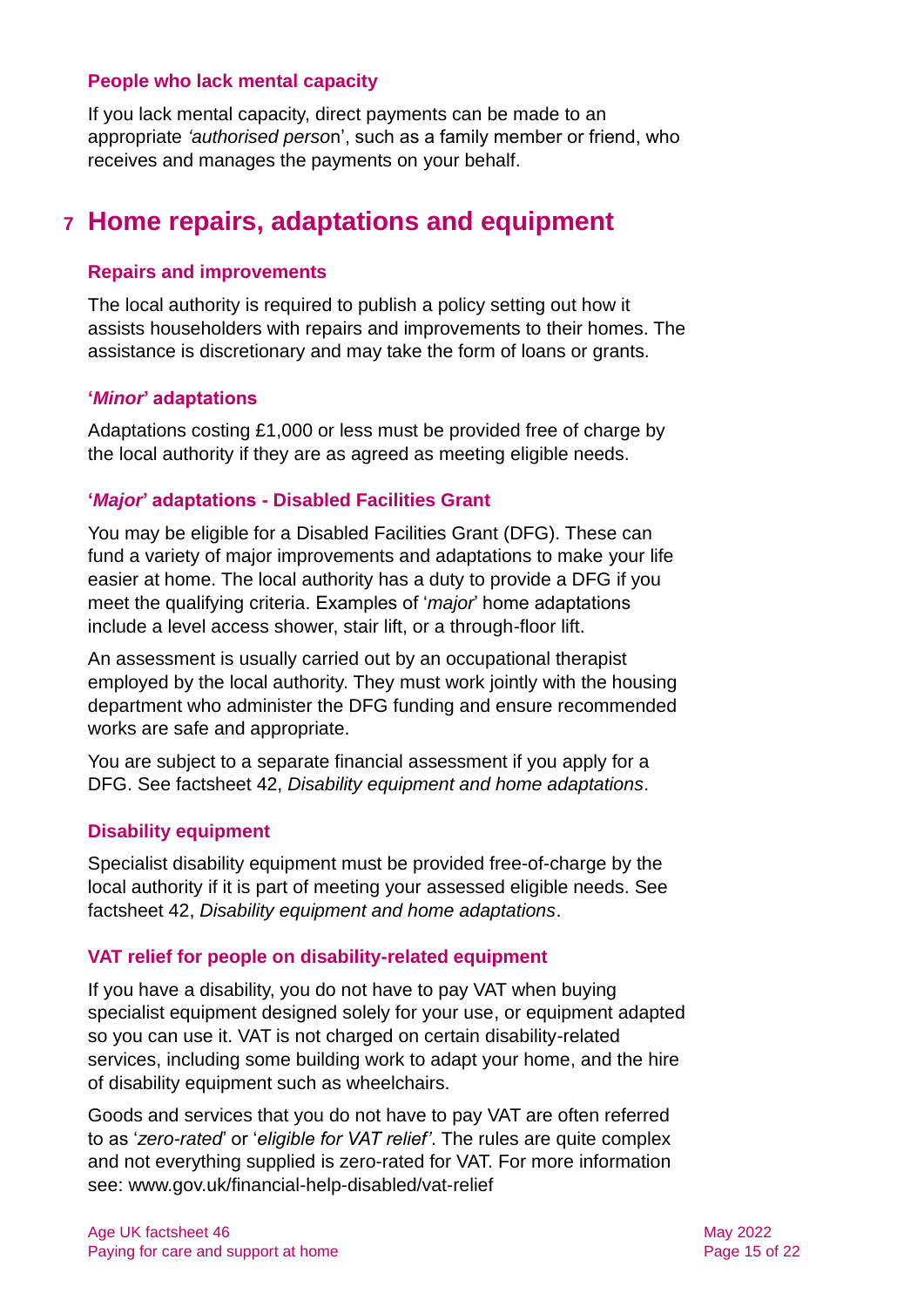# <span id="page-15-0"></span>**8 Services that should be provided free of charge**

#### **Local authority needs and financial assessment and care planning**

The local authority cannot charge you for your needs assessment, financial assessment or the care and support planning process where decisions are made about how your needs will be met.

#### **Rehabilitation - intermediate care and reablement**

These are short-term periods of rehabilitation, often provided to prevent hospital admission, or to build up your abilities and confidence after hospital discharge. Charging regulations describe them as: a programme of care and support, or support; for a specified period of time; that has as its purpose the provision of assistance to enable you to maintain or regain the ability needed to live independently in your own home.

These must be provided free of charge for up to six weeks. The guidance states there should not be a strict upper time limit. The local authority may offer this service free of charge for longer than six weeks if there are clear preventative benefits. The guidance gives an example when someone has recently become visually impaired. You usually receive this type of service in your own home.

The NHS provides a similar type of free short-term rehabilitation, usually called intermediate care. For more information, see factsheet 76, *[Intermediate care and reablement](https://www.ageuk.org.uk/globalassets/age-uk/documents/factsheets/fs76_intermediate_care_and_reablement_fcs.pdf)*. There should be a needs and financial assessment for any required long-term social care services before the end of your free rehabilitation period.

#### **NHS care and services**

You do not have to pay for GP and other community-based NHS services you need such as district nursing, physiotherapy, or speech therapy. The NHS is responsible for meeting the full cost of care in your own home or a care home if your primary need is for health care i.e. your care needs are beyond those a local authority has a duty to meet. This is called NHS Continuing Healthcare (NHS CHC).

It is important to check you have been properly assessed for fully funded NHS CHC if you may be entitled to it. This should happen before a local authority carries out its financial assessment.

Otherwise, you may be charged for services you are entitled to receive for free. For more information, see factsheet 20, *[NHS Continuing](https://www.ageuk.org.uk/globalassets/age-uk/documents/factsheets/fs20_nhs_continuing_healthcare_and_nhs-funded_nursing_care_fcs.pdf)  [Healthcare and NHS-funded nursing care.](https://www.ageuk.org.uk/globalassets/age-uk/documents/factsheets/fs20_nhs_continuing_healthcare_and_nhs-funded_nursing_care_fcs.pdf)*

#### **Community equipment and minor home adaptations**

Community disability equipment and minor home adaptations (costing £1,000 or less) must be provided free of charge by a local authority if provided to meet your eligible needs. This could be part of a wider package of care that you can be charged for.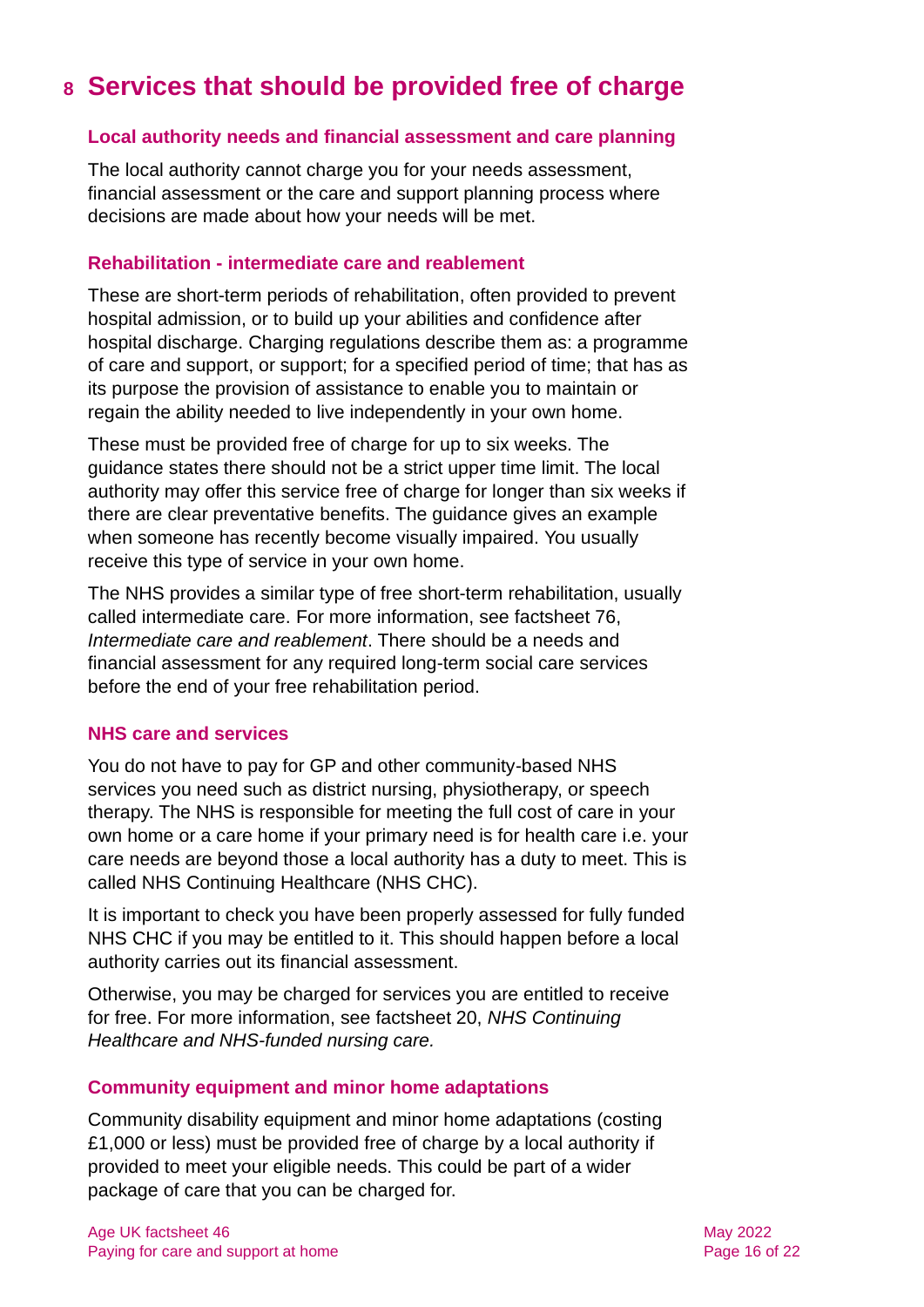Equipment includes: a mobile hoist, raised toilet seat or toilet frame, electric bath lift or a long-handled grabber. '*Minor*' adaptations include a short concrete ramp or various rails within your property or at its access.

#### **Creutzfeldt-Jakob disease (CJD)**

Under the charging regulations, a person suffering from CJD cannot be charged for local authority care and support.

# <span id="page-16-0"></span>**9 Free mental health 'after-care' services**

If you have been detained in hospital for treatment under certain sections of the *[Mental Health Act 1983](https://www.legislation.gov.uk/ukpga/1983/20/contents)*, your on-going care outside of hospital may be provided as an '*after-care*[' service under Section 117 of this Act.](https://www.mind.org.uk/information-support/legal-rights/leaving-hospital/section-117-aftercare/) This is to reduce the chance of re-admission.

Under the charging regulations, '*after-care*' services must be provided free of charge. There is a joint duty on local health and local authorities to fund and provide these services.

#### **Point of law**

In R v Richmond LBC and others, ex parte Watson and others [1999] 2 CCLR 402, it was held that after-care provision does not have to continue indefinitely but must continue until the health body and the local authority are satisfied it is no longer needed. The judge felt it difficult to see how such a situation could arise where the illness is dementia.

# <span id="page-16-1"></span>**10 Charging for carers' services**

Following an assessment, the local authority may have a duty to meet a carer's eligible support needs. Carers can only be charged for services they receive in their own right. A service for you might benefit your carer, but it is still your service, meaning only you should be charged. It is important everyone is clear who is receiving the service and is charged.

The guidance notes that charging a carer may be a false economy, as it may deter or discourage the choice to care in the long-term. They should treat your carer as a partner in care and recognise the significant contribution they make in helping to maintain your independence, health and wellbeing. The authority should consider the likely impact of any charges on your carer, particularly in terms of their willingness and ability to continue their caring responsibilities.

Ultimately, it should ensure any charges do not negatively impact on your carer's ability to look after their own health and wellbeing and to continue to care effectively and safely. Carers often forgo earnings to care so charging for support services could cause financial difficulties. For more information, see factsheet 41, *[How to get care and support](https://www.ageuk.org.uk/globalassets/age-uk/documents/factsheets/fs41_how_to_get_care_and_support_fcs.pdf)*.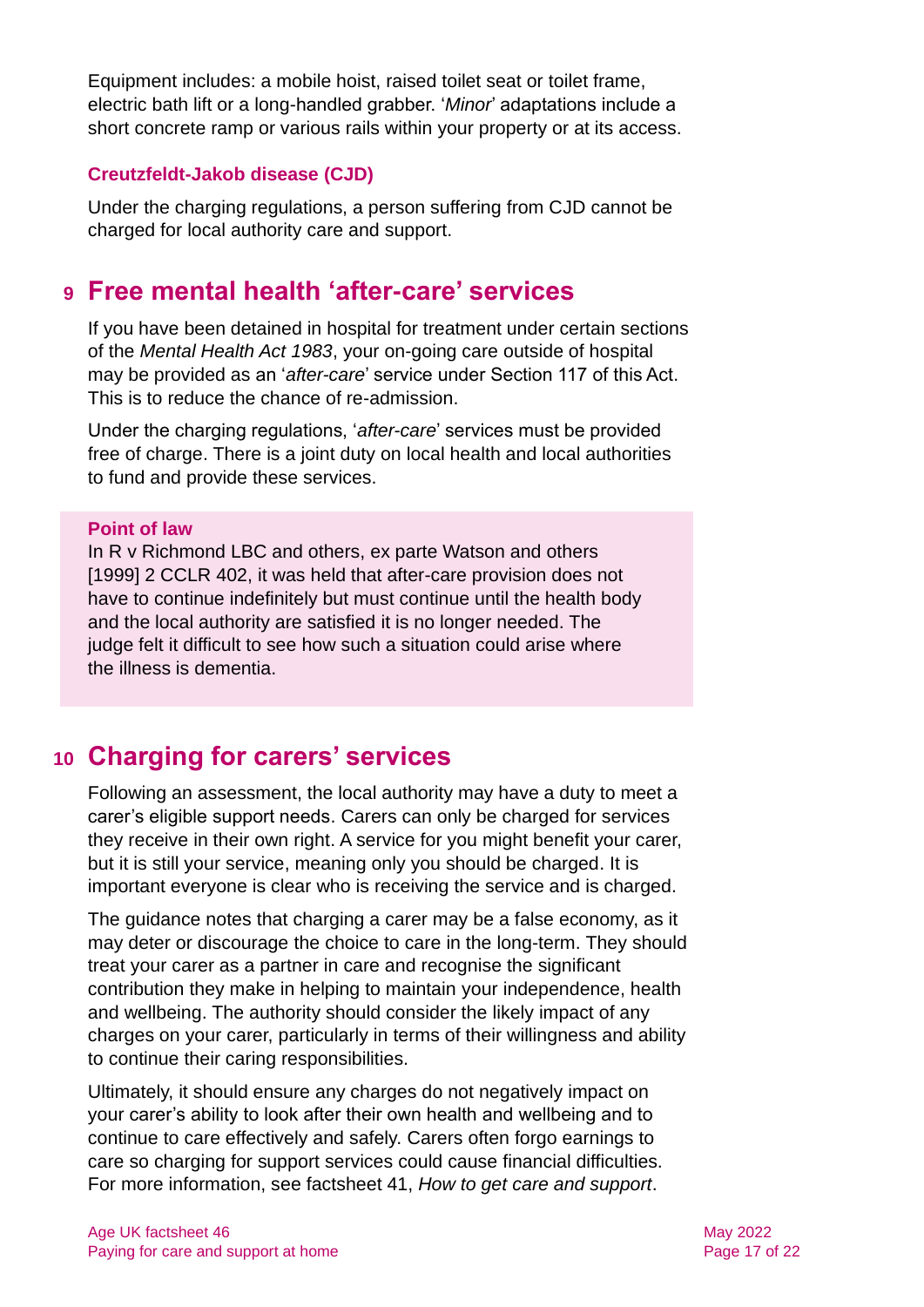# <span id="page-17-0"></span>**11 Charges for respite care**

Where you are a short-term resident in a care home, for example for respite care, the local authority can choose to charge you based on its non-residential care charging policies. A short-term stay in a care home is defined as one that does not last longer than eight weeks. See factsheet 58, *Paying for short-term and [temporary care in a care home](https://www.ageuk.org.uk/globalassets/age-uk/documents/factsheets/fs58_paying_for_short-term_and_temporary_care_in_a_care_home_fcs.pdf)*.

### <span id="page-17-1"></span>**12 Housing related support**

The local authority may run a programme of housing related support, sometimes called '*Supporting People*,' which funds services like a sheltered housing scheme manager service and emergency alarm system. Local authorities used to be given specific funds but this is now part of a general pot of funds and is used differently in different areas.

Check to see if the local authority has a housing related support programme, and whom or what it funds. Even if they do not, ask them to assess your circumstances and tell you if you are likely to receive help with housing-related support charges. If you get Housing Benefit or are on a low income, you may find they will pay towards these charges.

# <span id="page-17-2"></span>**13 Information, advice and advocacy duty**

The local authority is required to provide an information and advice service to all those who need it. The service must provide information and advice on the following areas:

- the local care and support system and how it operates
- the choice of types of care and support, and the choice of providers available to those who are in the authority's area
- ⚫ how to access the care and support that is available
- ⚫ how to access independent financial advice on matters relevant to the meeting of needs for care and support, and
- ⚫ how to raise concerns about the safety or well-being of an adult who has needs for care and support.

The authority must give you information to help you understand your choices, what you may have to pay and how this relates to your circumstances.

#### **The independent advocacy**

If you have no appropriate person such as a family member to support you, you may be eligible for independent advocacy. This applies where you have substantial difficulty understanding or retaining relevant information, using or weighing that information, or communicating your views, wishes or feelings by any relevant means.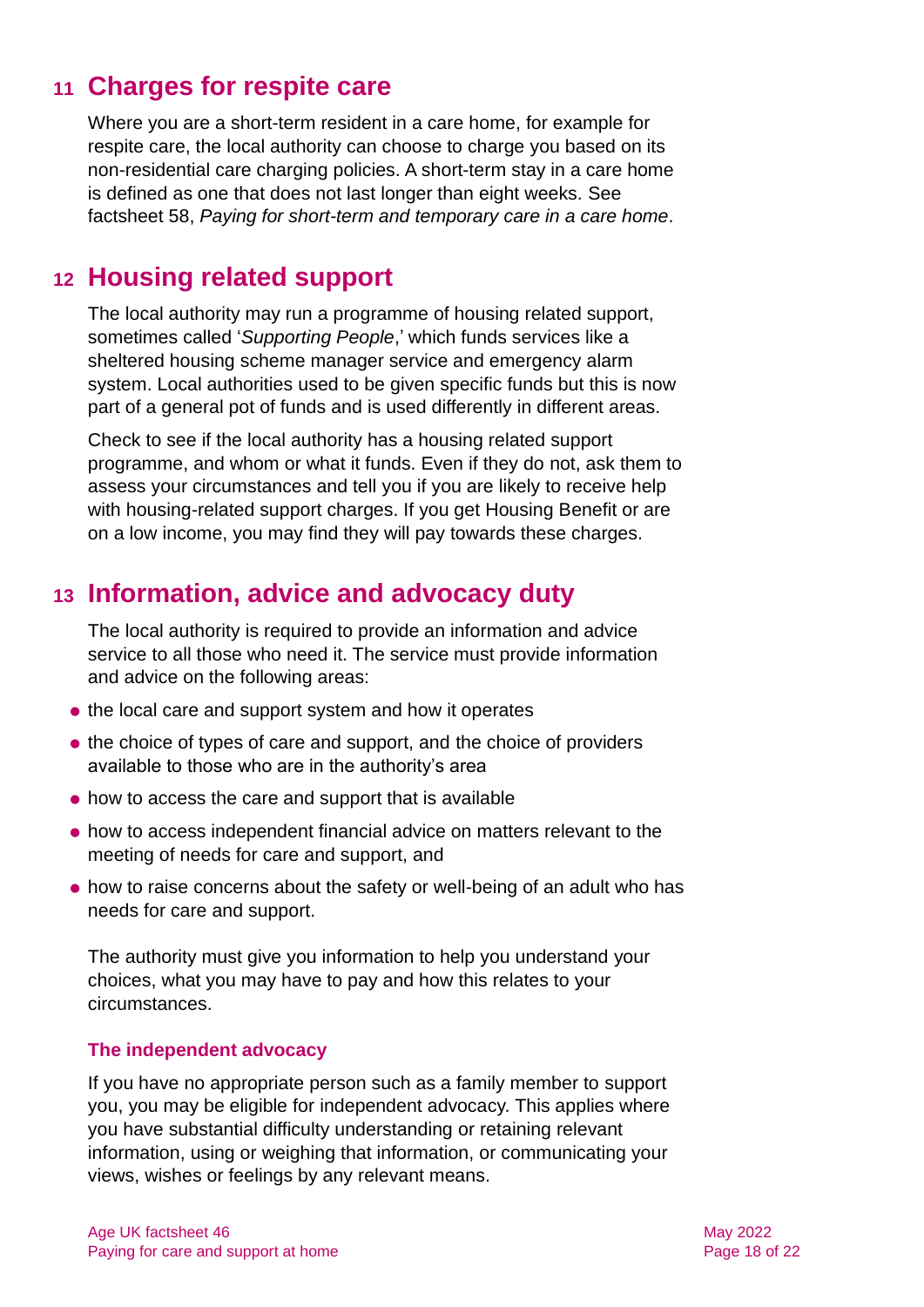The local authority must involve you in decisions made about your care and support - you should be an active partner. Your advocate's role is to support and represent you, to ensure you are involved as fully as possible in assessing your needs and planning your care and support.

#### **Mental Capacity advocacy**

If you lack mental capacity and have no support or advocate, for example a family member or friend, the local authority may have a duty to provide you with an Independent Mental Capacity Advocate. This is similar to the social care independent advocate above.

<span id="page-18-0"></span>See factsheet 22, *[Arranging for someone to make decisions on your](https://www.ageuk.org.uk/globalassets/age-uk/documents/factsheets/fs22_arranging_for_someone_to_make_decisions_on_your_behalf_fcs.pdf)  [behalf](https://www.ageuk.org.uk/globalassets/age-uk/documents/factsheets/fs22_arranging_for_someone_to_make_decisions_on_your_behalf_fcs.pdf)*, for more information.

# **14 Complaints**

If you are not happy with the service you receive from the local authority, or you want to challenge a decision they have made, you can complain through their complaints procedure.

For example, you might disagree with the outcome of the financial assessment or the level of your personal budget, including where this is provided as a direct payment. You can subsequently escalate the complaint to the Local Government and Social Care Ombudsman if you are not satisfied with the complaint outcome.

If you arrange and fund your own care services without the assistance of a local authority, you can complain about the service you receive to the Local Government and Social Care Ombudsman if you cannot resolve the issue using the care provider's complaints procedure.

You should be provided with information about how to complain on request.

The Care Quality Commission is the industry standards regulator for care providers, including home care providers. Contact them if you experience poor standards of care.

For more information, see factsheet 59, *[How to resolve problems and](https://www.ageuk.org.uk/globalassets/age-uk/documents/factsheets/fs59_how_to_resolve_problems_and_complain_about_social_care_fcs.pdf)  [complain about social care.](https://www.ageuk.org.uk/globalassets/age-uk/documents/factsheets/fs59_how_to_resolve_problems_and_complain_about_social_care_fcs.pdf)*

### **14.1 Safeguarding from abuse and neglect**

If you have concerns about abuse or neglect, you should raise this with the local authority, which has a safeguarding duty. Its duty to investigate concerns applies irrespective of how your care is arranged and funded.

For more information, see factsheet 78, *[Safeguarding older people from](https://www.ageuk.org.uk/globalassets/age-uk/documents/factsheets/fs78_safeguarding_older_people_from_abuse_fcs.pdf)  [abuse and neglect](https://www.ageuk.org.uk/globalassets/age-uk/documents/factsheets/fs78_safeguarding_older_people_from_abuse_fcs.pdf)*.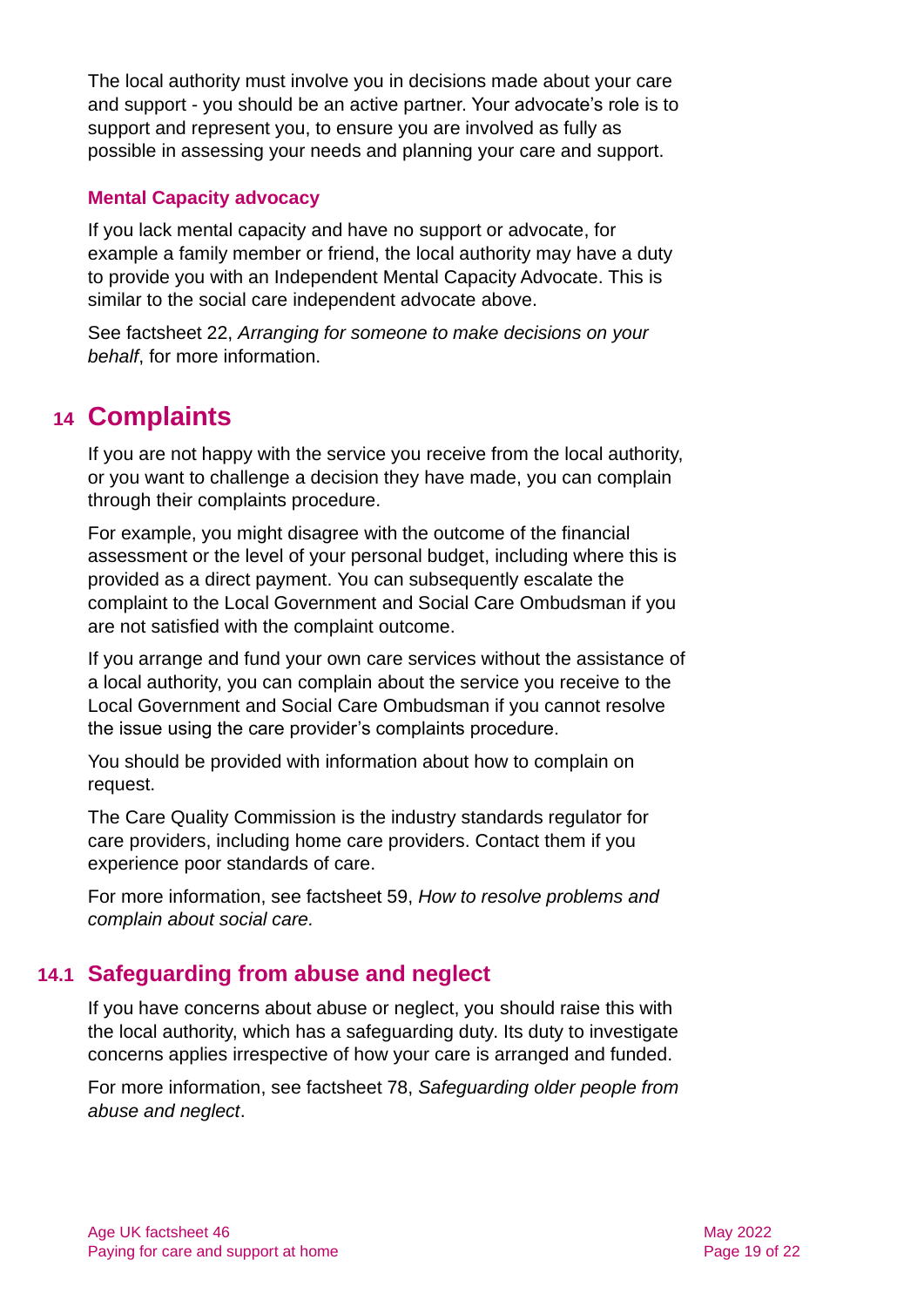# **Useful organisations**

#### <span id="page-19-0"></span>**Care Quality Commission**

[www.cqc.org.uk](http://www.cqc.org.uk/) Telephone 03000 616 161

Independent regulator of adult health and social care services in England, covering NHS, local authorities, private companies, voluntary organisations and people detained under the Mental Health Act.

#### **Carers UK**

[www.carersuk.org](http://www.carersuk.org/) Telephone 0808 808 7777

Information, advice and support for carers, including about benefits.

#### **Citizens Advice**

[www.citizensadvice.org.uk](http://www.citizensadvice.org.uk/) Telephone 0800 144 8848 (England)

Offers free, confidential, independent advice, face to face or by telephone.

#### **Equality Advisory & Support Service**

[www.equalityadvisoryservice.com](http://www.equalityadvisoryservice.com/) Telephone helpline 0808 800 0082 Mon-Fri 9am-7pm, Sat 10am-2pm

Information and advice about the *Equality Act 2010* and human rights.

#### **Homecare Association**

[www.homecareassociation.org.uk](http://www.homecareassociation.org.uk/) Telephone 020 8661 8188

Professional association of home care providers whose members comply with a Code of Practice.

#### **Local Government and Social Care Ombudsman**

[www.lgo.org.uk](http://www.lgo.org.uk/) Telephone 0300 061 0614

Provides a free, independent, service for complaints about local authorities and self-funded care services.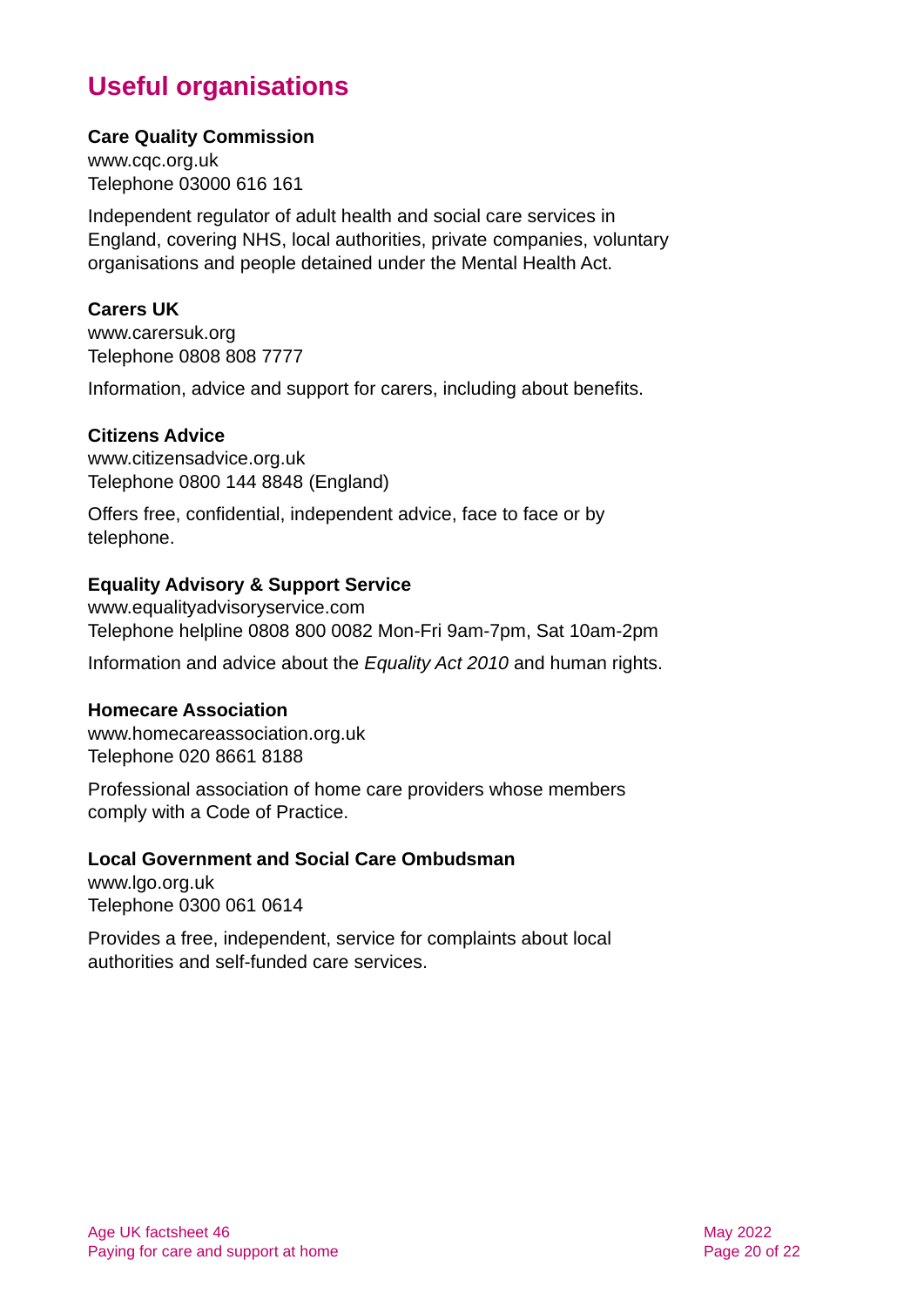# **Age UK**

Age UK provides advice and information for people in later life through our Age UK Advice line, publications and online. Call Age UK Advice to find out whether there is a local Age UK near you, and to order free copies of our information guides and factsheets.

#### <span id="page-20-1"></span>**Age UK Advice**

[www.ageuk.org.uk](http://www.ageuk.org.uk/) 0800 169 65 65 Lines are open seven days a week from 8.00am to 7.00pm

#### **In Wales contact**

#### **Age Cymru Advice**

[www.agecymru.org.uk](http://www.agecymru.org.uk/) 0300 303 4498

#### <span id="page-20-0"></span>**In Northern Ireland contact**

**Age NI** [www.ageni.org](http://www.ageni.org/) 0808 808 7575

#### **In Scotland contact**

<span id="page-20-2"></span>**Age Scotland** [www.agescotland.org.uk](http://www.agescotland.org.uk/) 0800 124 4222

# **Support our work**

We rely on donations from our supporters to provide our guides and factsheets for free. If you would like to help us continue to provide vital services, support, information and advice, please make a donation today by visiting [www.ageuk.org.uk/donate](http://www.ageuk.org.uk/donate) or by calling 0800 169 87 87.